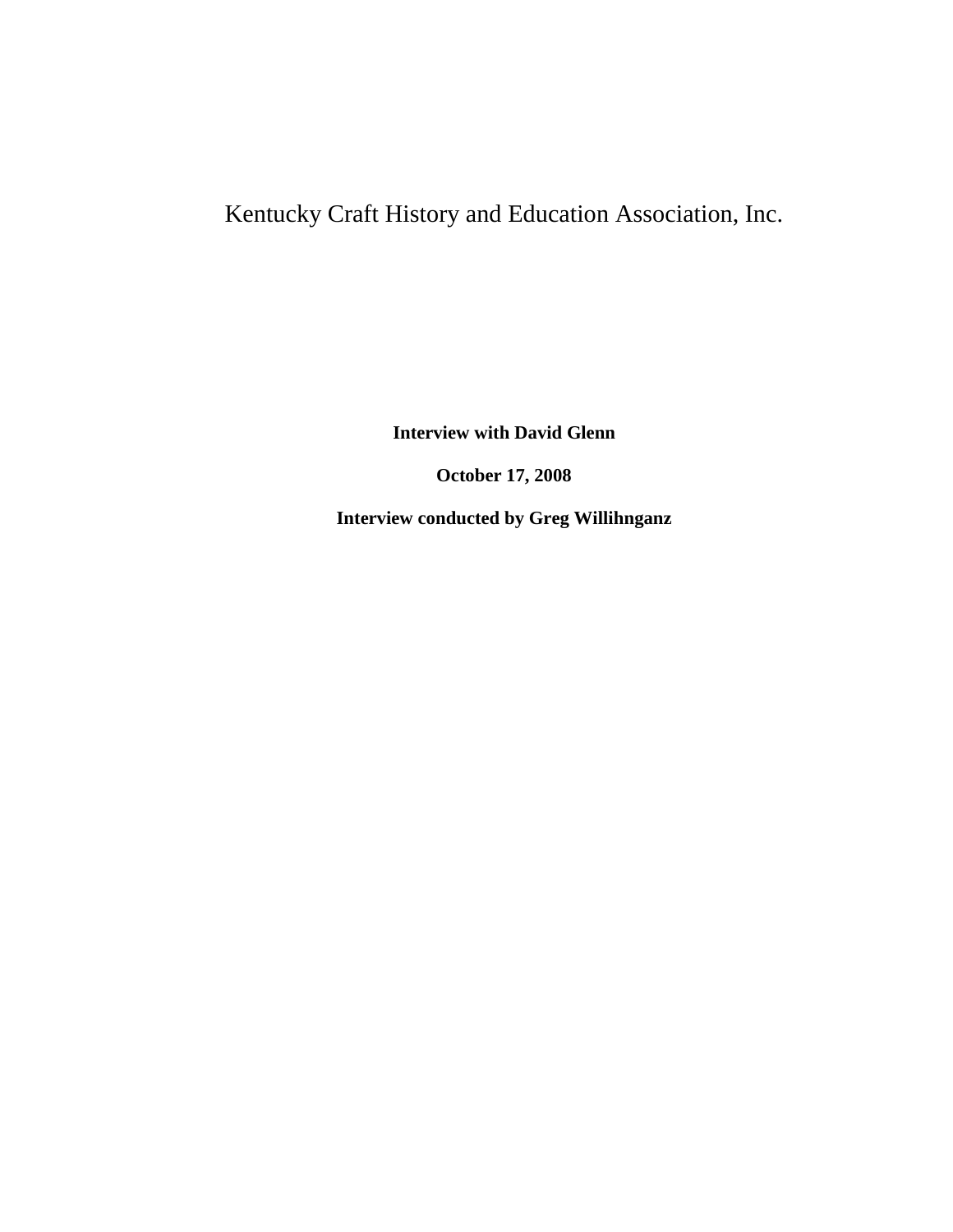WILLIHNGANZ: If you will, my interview style is I sometimes make statements and tell you a little bit of what I am thinking about . . .

# GLENN: Okay.

WILLIHNGANZ: . . . particularly things to try and inspire you to . . . *[Glenn laughs]* to comment on things, but . . . okay let's . . . let's talk a little bit about your history as a crafts person . . . and . . . what you've done . . . when did you begin your particular craft or art work?

GLENN: I've been telling people that as far as I'm concerned I think I was ten or twelve years old and worked in my basement where my father had all the tools that you could want. He was a hobby woodworker and I just piddled at that time but, when I was in high school, I made my senior physics project out of wood and, and I think I was a junior when I made the mathematical shapes cones, spheres, cubes out of wood, because we were trying to decide if you cut a plan . . . passed a plane through a sphere, what was the shape, or a plane through a cone, what was the shape? So I'd made these out of pieces, took them to school, and we'd put a piece of paper between the two pieces of wood and draw the outline, and I'd ask the person, "now, now can you see what this is?" So that's where I say I, I first started. The first decent piece of furniture I made was during my senior year that my school changed . . . prior to that to two semesters. So I had the Christmas holidays off and my s . . . in my senior year I had nothing that carried over from the first semester to the second semester, so in twenty days I had talked to my father and I said, "I have to do something, I don't know what it is." So I ended up starting a table. I still have it. I didn't finish the table until the end of the year, and I put it in the attic, because every time I came home on leave from the Navy, I'd clean the table up put more shellac on it put it back upstairs and I finish finished it when I got out of the navy three years later. But that's what I claim as my woodworking background. I was never formerly taught. Apparently, when you grow up with something it's part of your environment and you pick it up that way, which I firmly believe. My grandfather was a hobby woodworker  $-$  all  $-$  as well as my father. I have some of my grandfather's tools, some of my father's tools, and I have accumulated some of my own tools, so, I claim to be a lathe person – wood lathe, more than anything else, and I do that all over town, because people know that I make little pieces that go primarily on Victorian furniture, little mushrooms, or plumb-bob type pieces, small pieces. It irks me to see a Victorian piece with one or two little mushroom pieces missing so, I don't mind doing that. I do that a lot, because it – that's fun. I don't want to make a hundred of them, but  $I$  – one or two is fine, I'm, that puts the piece back together. But that's kind of where I claim my, got my woodwork in, in what I do. But . . .

WILLIHNGANZ: Did you get training, formal training in . . . carpentry?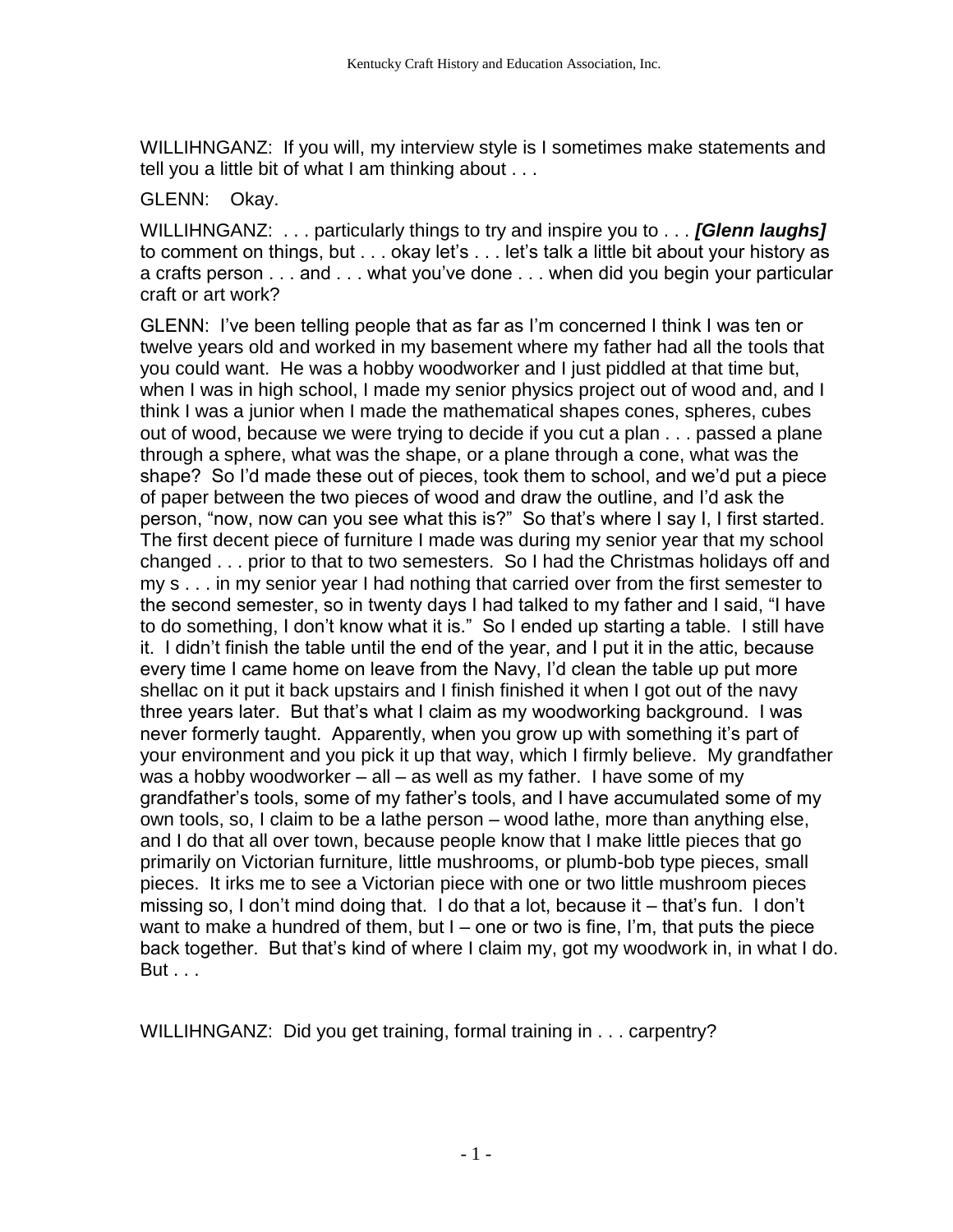GLENN: Only one time, at Berea, I was fortunate enough to take a c . . . weekend course with Rude Osolnik and Doctor Hall and it was three days, to turn bowls and I think that that was in 1980. But other than that, I have had no formal training at all.

#### WILLIHNGANZ: Whoa!

GLENN: But I, I'm . . . my history is, I was fascinated by mechanical things, and I remember taking things apart and trying to put them back together. I, I can't imagine that I can learn over a video, because one thing is I've never tried it, but I've learned to do things by just trying and trying, and trying, and trying. You make mistakes, but you learn from your mistakes. You read, keep going, learn from your mistakes, and just keep on going, and that's exactly what I've done, I think for the years that I have been woodworking.

WILLIHNGANZ: Are there particular things that you've done, pieces that you've made that have been . . . been very important to you and have changed your whole craft?

GLENN: Huh f-f-f-f, the . . . table I made when I was in college I still have, it w . . . it was a, a copy of the table my father made and when I had mentioned this to him, at that time, he said, "well," he, he questioned me and he asked me if I really wanted to do that, and I said "well, that's what, that's what I want to do." So he said, "Well, let's go down in the basement because there is a package with exactly those pieces pre cut down there, or the blanks." Because when he made his table, he was going to make two, which he did not. So I had his table to use for an example, and large cut pieces to make all the others parts out of, and that's h . . . how that came about. The only other large things I've made are two Kaleidoscopes and both have been to Berea . . . I still have both, I don't know what in the world I'm ever going to do with them. One went to, to Owensboro for a show for about thirty days. It's on a table, so that children can see it. It has a child's viewing side and an adult's viewing side with a crank that turns the internals . . . available to the . . . adult, not the child. The first one was mo . . . nothing more than a megaphone on a stand and the children had trouble getting up to it, and turning the knob and dama . . . they damaged it, but it's repairable, but . . . when I made the second one that, that one was the one that was made primarily for children. The rest of the things I've made are, I made a few things from each of my children, bookcases, but not a lot of other big pieces. I don't do much custom work because it's just hard to do.

WILLIHNGANZ: So has the woodwork or the wood working in the . . . the furniture building you've done, has that been your a . . . employment?

GLENN: Oh I, I joke with people. I said, I used to have a job *[Glenn laughs]*. I worked for Standard Oil for a while. They became Chevron Oil, and at the last, Chevron moved everybody from here – most everybody from here to California.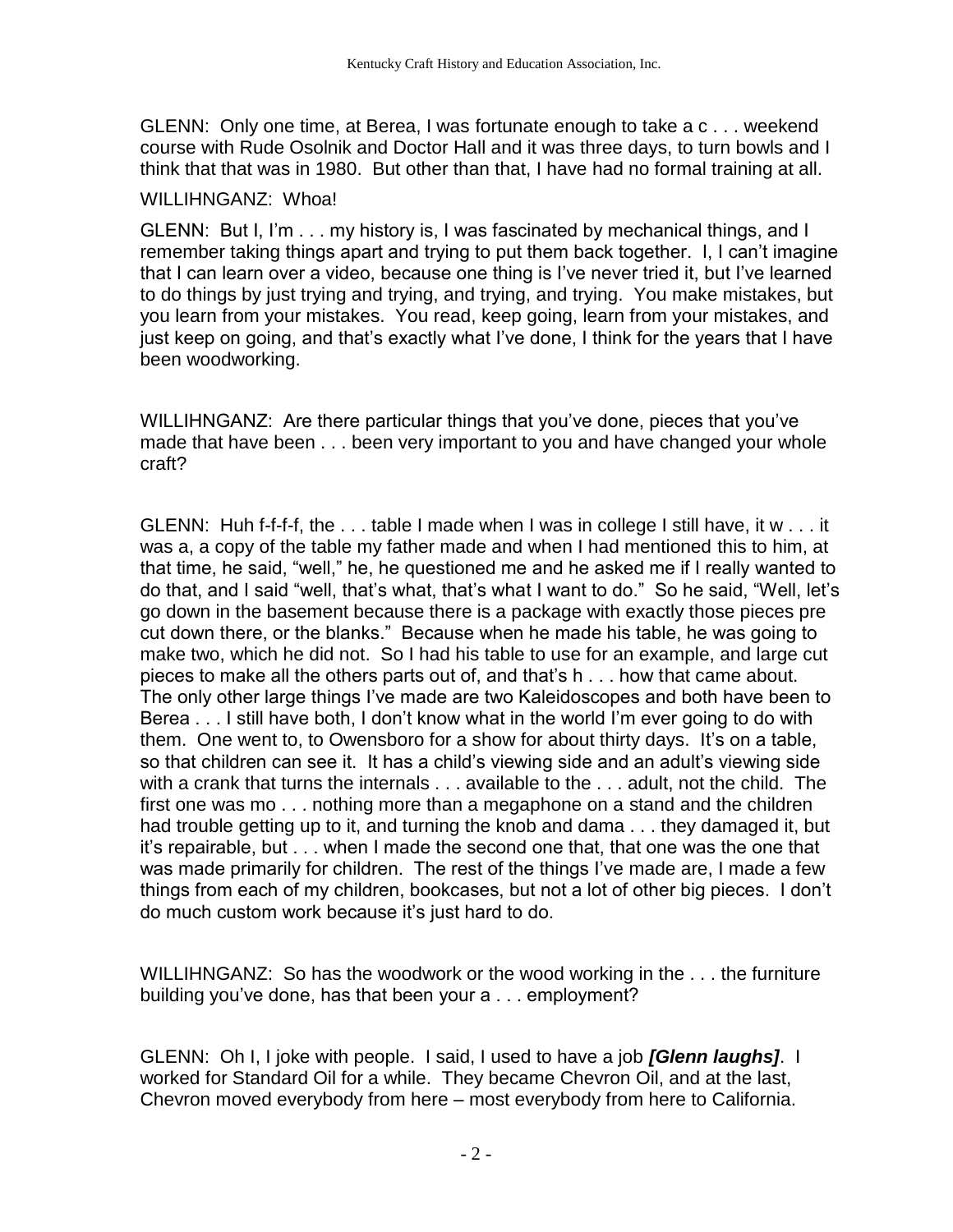And, as you know, when a big corporation moves people to halfway across the country, the end result is partly what they hope that some of the people won't go, so they get rid of them. So when I asked what my options were, they said, "If you'll be here in the morning, we'll terminate you. So, when I came home, I was all upset and I cried a little bit, but I started woodworking and found out that I really did like it. And for the most part, I've been woodworking since. I've ha . . . I had two other jobs, but they didn't last very long, but I've been woodworking. And, as a result of working fifteen years for oil companies, I'm partly retired, whatever that means, but I'm not totally retired. I am now, but I, for a while there, I had some income coming in from working fifteen years. But . . . that's basically what I do.

WILLIHNGANZ: How long have you been devoting yourself pretty much to the woodwork?

GLENN: Since about 1980. I entered the state fair and, in many categories as, as many as I could, and I won enough ribbons to make me happy, but I, at that point I decided I couldn't enter the state fair anymore, because the rules said that was a hobby woodworking, and I thought if they questioned me I would not be considered a hobby person. But at that time, I was fully involved with art shows.

WILLIHNGANZ: Mm-mm, okay. Have you . . . basically won awards for your work, other than the state fair?

GLENN: H-a-ah . . . f-o-o-o, I'm sure I must have but I can't think *[Glenn laughs]* of any right now.

WILLIHNGANZ: Okay.

GLENN: . . . I, I just finished a two weeks, or ten days ago going to the Saint James Court Art Show and that was my thirty-seventh consecutive year of doing that, and for whatever that's worth, I'm the oldest person that is continuously exhibited without a break in the exhibiting, and other people have . . . are, are older than I am, but they might have worked for General Electric, or Ford, or International Harvester, or some company like that where they were here, they were transferred out, they came back and got into the Saint James. They were here for three or four years and went back out and came back and worked – got back in to Saint James, so that's okay too. But, I have been Fortunate to be here every single minute of that show that I needed to be here. But I do . . . I haven't got *[Glenn laughs]* any awards other than a piece of paper that said I'm . . . pretty old.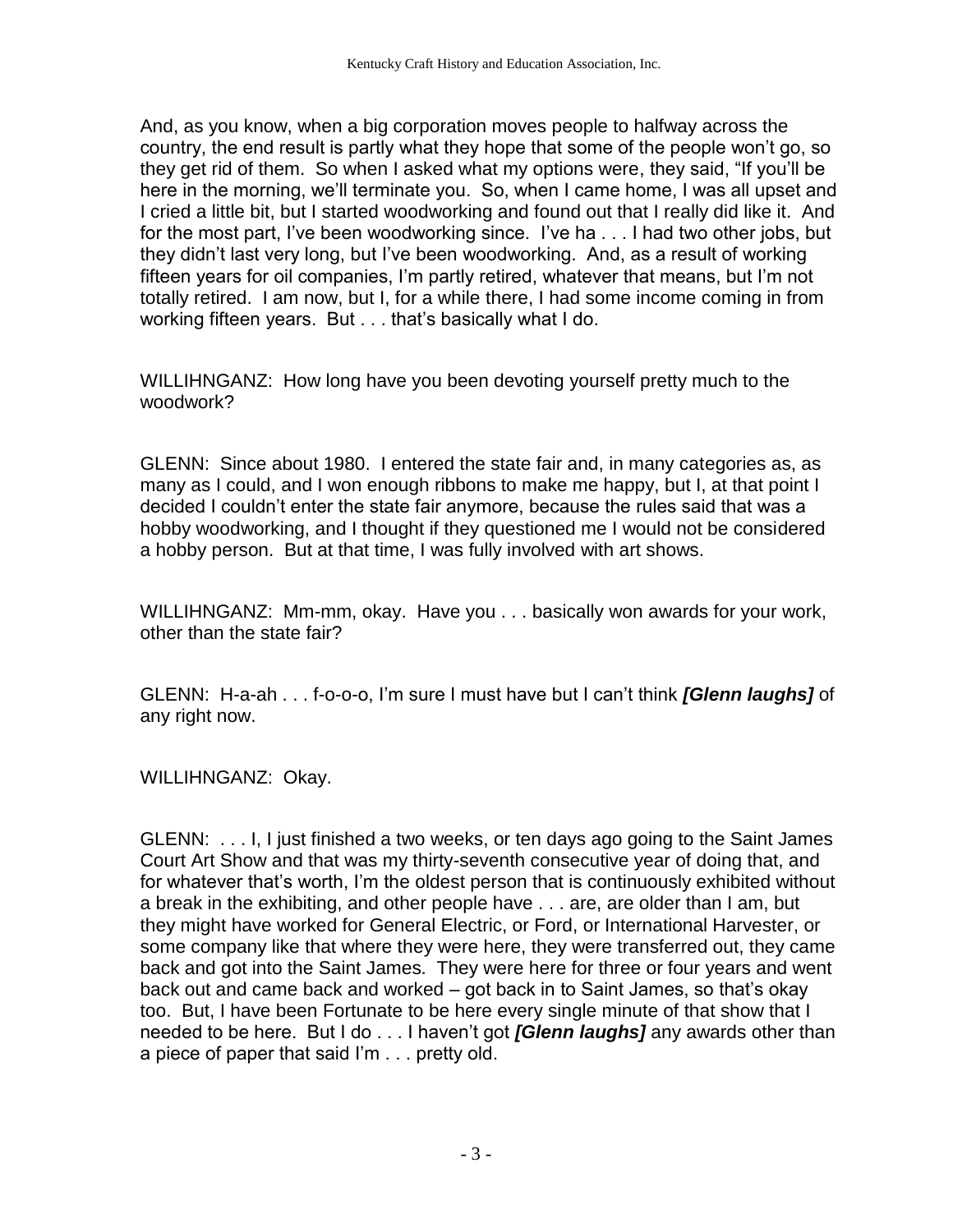WILLIHNGANZ: Well that's, that's very impressive. I can't resist . . . asking you what you think of this piece right here. We . . . just picked this up at the Saint James Art Fair, its marquetry.

GLENN: Is it marquetry?

WILLIHNGANZ: Yeah.

GLENN: Well I just think that's exquisite.

WILLIHNGANZ: Yeah, we thought it was pretty amazing. It's got twenty-eight different kinds of wood, and . . . it's got mother-of-pearl, and abalone and mica, and a bunch of other things. It's a pretty amazing piece. We've never bought a piece of marquetry before. But this just really, and I just *[unintelligible]* . . .

GLENN: Well, I did marquetry about thirty years ago, because it fascinated me and after I did several pieces of marquetry, it's like quite a few other woodworking things, once I learned a little bit about it and did some of it, I said, I don't want to do that anymore, because a person like this knows how to do it and does it well and I've satisfied myself that it's not easy, and I just don't have any interest in doing that. I know somebody can do that, but it doesn't in . . . it doesn't interest me. But that is beautiful, a . . . absolutely. It looks like a photograph from here.

WILLIHNGANZ: Yeah, it's kind of amazing when you look at it close up, and the pieces, the wood pieces are actually about a thirty second of an inch . . .

GLENN: Yeah.

WILLIHNGANZ: . . . and that, and then . . .

GLENN: That's what we w . . .

WILLIHNGANZ: . . . they just put them on and glue them on there.

GLENN: . . . we work with.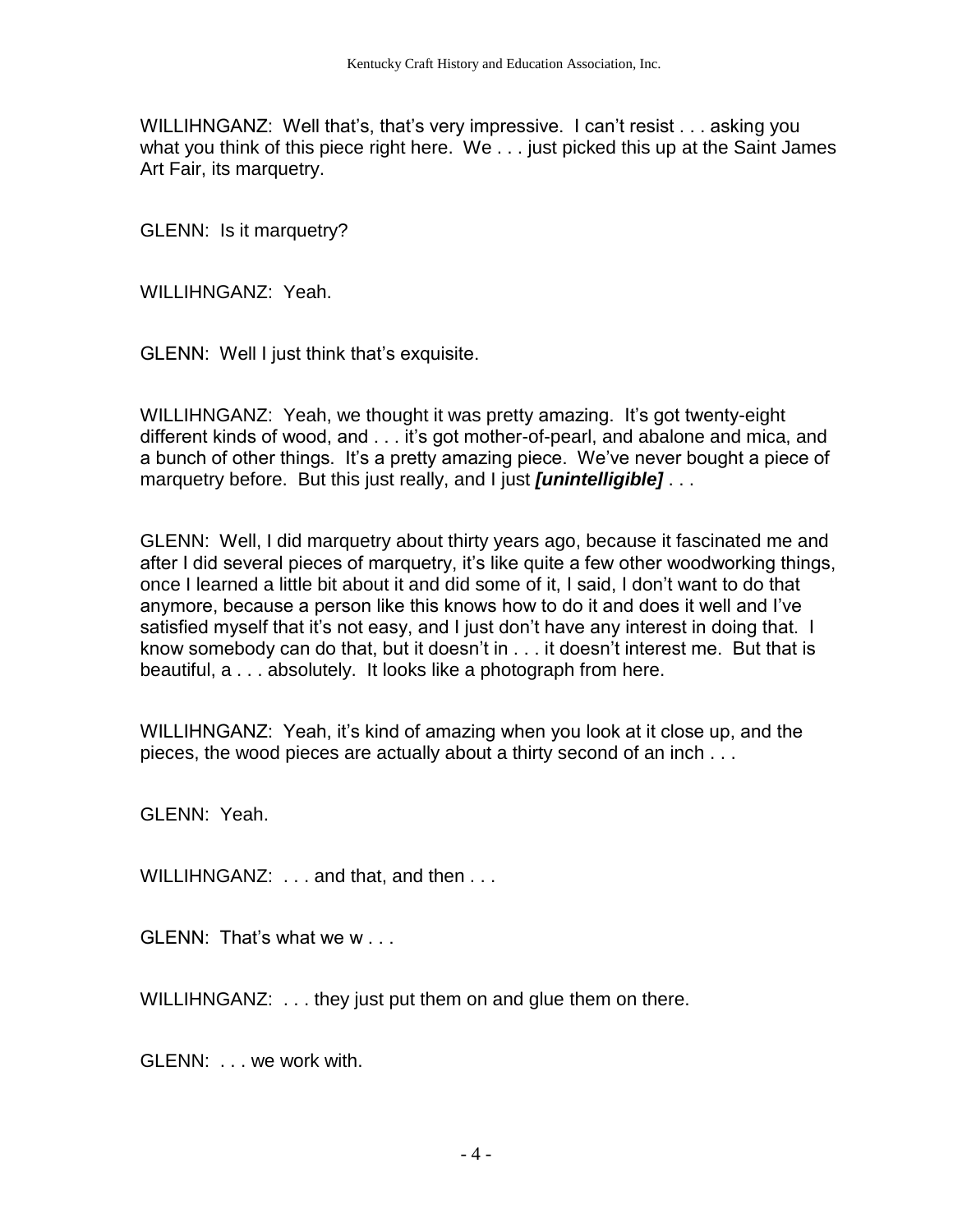WILLIHNGANZ: Whoa! That's just amazing to me. Then, when you do something like this, do you then cut out the whole and then put that in there, or is it just all fitted in?

GLENN: I think that's all f . . . fit, every pieces fit in, cut individually from a master picture diagram drawing . . .

WILLIHNGANZ: Well...

GLENN: . . . it's quite complicated.

WILLIHNGANZ: Yeah, I *[unintelligible]*.

GLENN: The other part of it is, it, once you make the pieces, you have to get it, what I call, flat-flat, and I don't, and I don't mean partially flat, I mean all of it flat, because if it, it, one thirty-second of an inch thick, you have no room for error.

WILLIHNGANZ: Right.

GLENN: If you got a buckle, you will cut right through it, if you sand it or try to . . .

WILLIHNGANZ: Right.

GLENN: . . . finish it, and then it won't look right, if it's rippled, and that, that looks just as flat as a piece of glass.

WILLIHNGANZ: Yeah, it's pretty amazing. I did find one little piece that I could feel up in this area here. But . . . but I don't think it needs to be repaired or anything. But the rest of it is just, yeah, it's like glass, it's amazing. Okay . . . of the things that you've created, which – is there one that you're proudest of?

GLENN: *[Glenn laughs]* I kee . . . I keep going back to my table. It was a twodrawer cherry inlaid table that came – the drawings came from a museum, my, my father said he went to this museum in . . . a s . . . I think they had agreed to let him make a line drawing of the piece, which he used as the, as, as his plan. So it looks pretty authentic from wherever this was. I don't really know where it was. I don't have the drawings but . . . at Saint James is that kind of drives me each year to . . .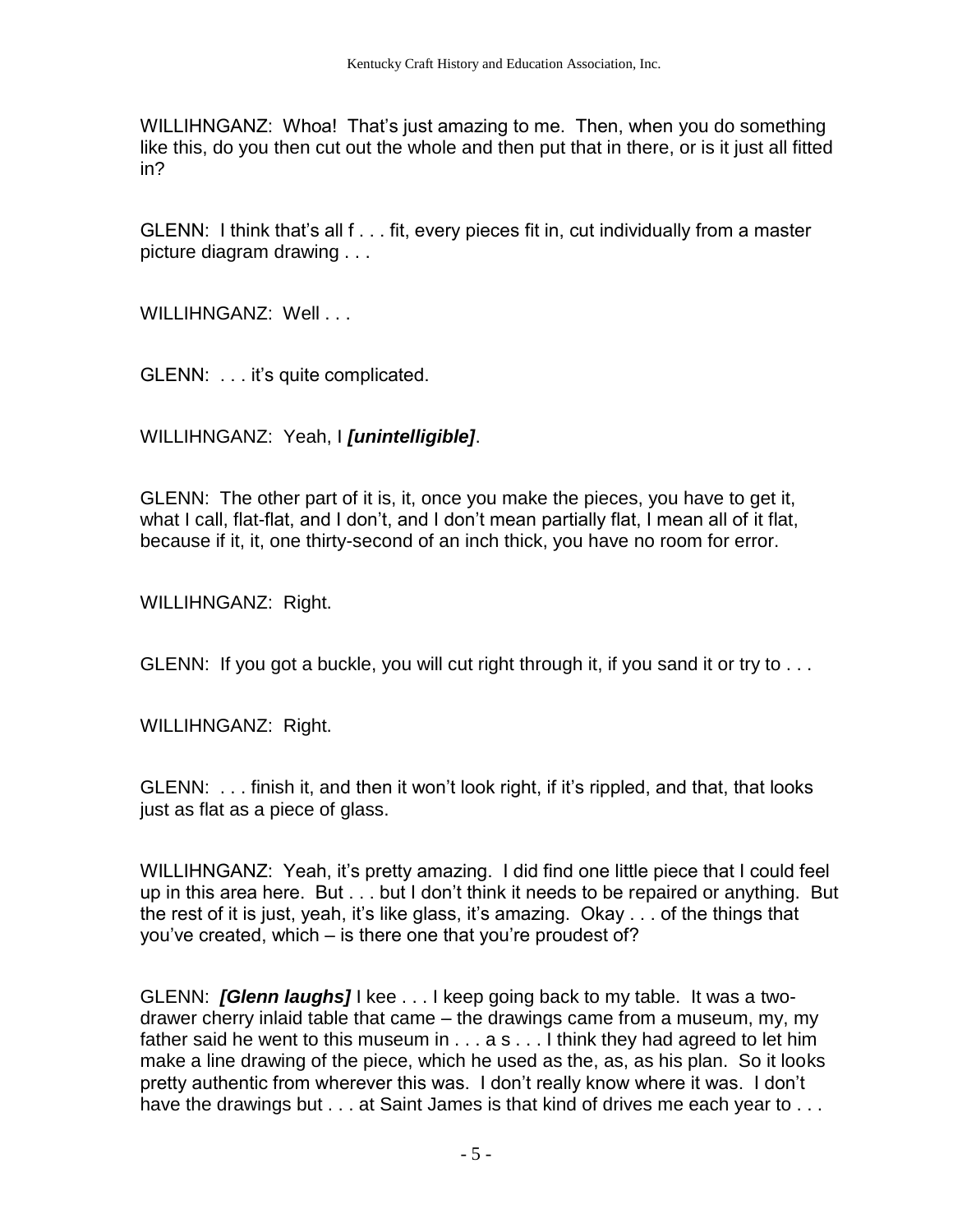make things. It's only once a year for three days, and I take found pieces which were something else before I was – I started working on them that might have been a table leg, a piece of a bed, a newel post out of a stairway, or a baluster out of a stairway, and all of these things to me have value if they'll be cleaned up and made into something else other than what they are now, but that's what I do mostly. And then when you work in wood or any raw material, you don't want to throw away the smaller pieces that you have. So I make cutting boards that are smaller. I also take the smaller pieces and make car bodies and, for children and they, all we do is put wheels on them at the fair, but, again, when I throw it away, it's pretty small piece of wood. But that's what I have been doing for the last couple of years. I, I used to make baskets out of veneer, but that is done now by my wife. She's been doing that for about thirty years, because she is juried into the Guild as well as I am and w . . . you have to have your own area of, of whatever you do. But she does the baskets and I do all the other woodworking.

WILLIHNGANZ: Mm-mm, whoa, it's neat. Tell me about your . . . relationship with the Kentucky Guild of Artists and Craftsmen.

GLENN: The first time I can remember the Guild was after most of my graduate work at the University of Kentucky, I was there from August of '69 to August of '70, and in May, I had done my course work and I was working on my thesis, but I didn't have to go to class all the time, a . . . and I had more, actually more time than I knew what to do with, but when I saw this fair advertised in Berea, I went down there and looked around and enjoyed it, because apparently I was getting more and more interested in arts and crafts. And that has to be the first time I knew anything about the Guild. When I came back to Louisville, again I was interested in arts and crafts and I went to the Saint James show which was October of 1970, and the next year I got into the Saint James Fair, which started my thirty-seven consecutive years, but I had an interest in the Guild, but I had trouble getting into the Guild, and I spent my time in, in Louisville in the Louisville Craftsmen Guild and some older people mentored me and told me how the system works, and you'd go to this other show, and another show, and another show, and I did all of that, and we, my, my wife and I were at a show on the, I think we call it the Bel . . . not the Belvedere but the Fourth Street Mall, and the Kentucky Guild people came around and juried both of us into the Guild at that show, because the Guild was – the membership in the Guild was going up and down, and up and down, and at this point it was going down too much, and they just decided to reach out and see if they could find people that could be of that quality. So, when I got in that way I have then been a member and an exhibitor s . . . every, ever since that time, and I think that was in 1982, or, or three if . . . but we . . . one? '81, okay *[Glenn laughs]*. That started the Guild part of me.

WILLIHNGANZ: At that time the . . . the Guild train had already been . . .

GLENN: I never . . .

WILLIHNGANZ: . . . *[unintelligible]* down.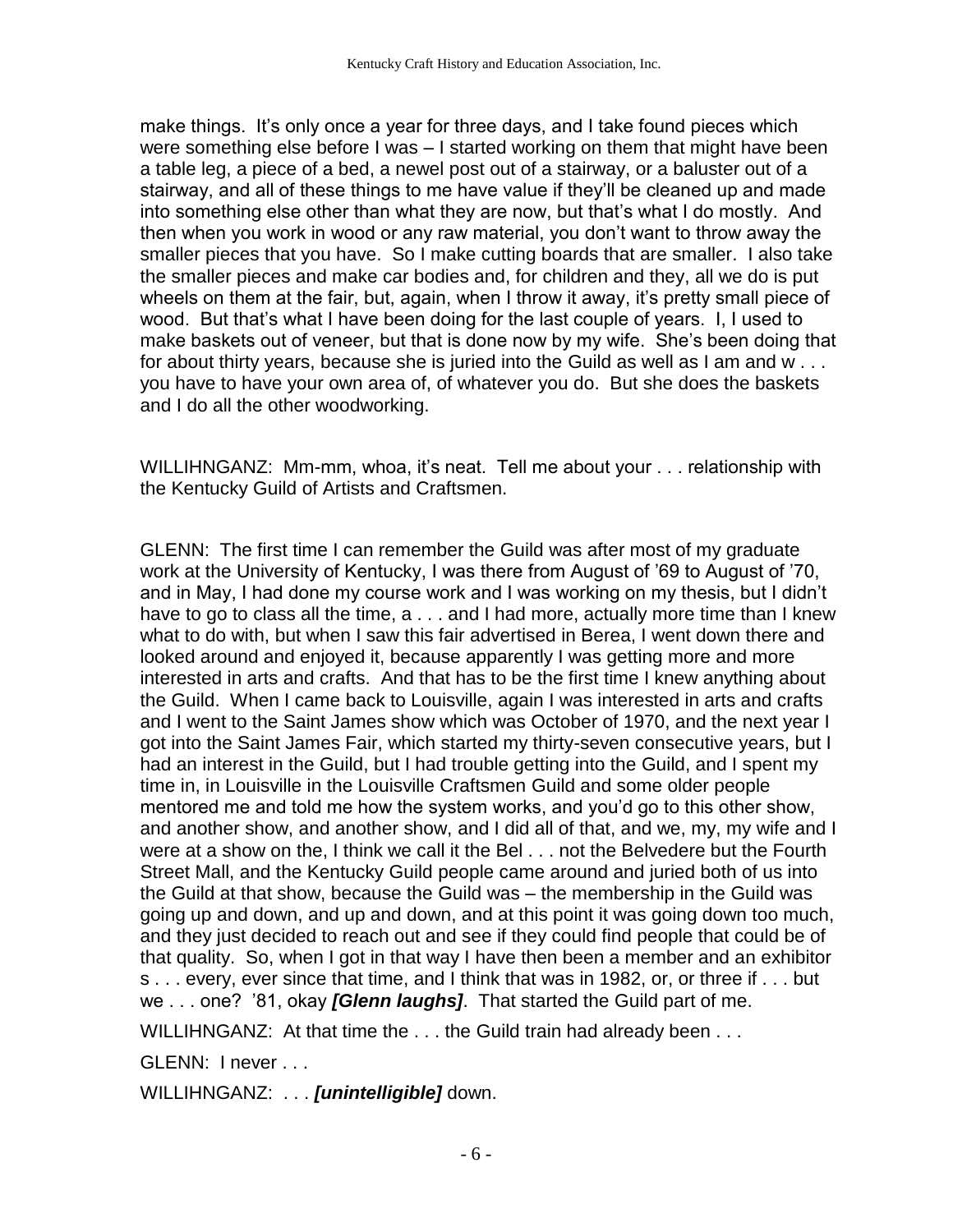GLENN: Yeah, I ne . . . I never saw the Guild train, I heard about it.

WILLIHNGANZ: Yeah. But they were still doing the annual fairs . . .

GLENN: Right, two . . .

WILLIHNGANZ: . . . in those places.

GLENN: . . . two annual fairs at a place in Berea called the Indian Fort, about three miles out of town. And they had an in . . . a play, or whatever you want to call that, presentation in the Fort, and I have never seen that either, because by the time we joined the Guild, the Fort was, the Indian Fort part of it was abandoned. The facility was there and we still used it. They still have a summer show there, but the Guild, as we know it today, has not been to the Indian Fort for three or four years. We go to a place in downtown Berea now, a park, or the Acton Folk Life Center. And somewhere along my early . . . part of my Guild . . . membership, I decided to work, which the members do, the, the members are the ones that work, but for the most part, and I like to work on the fairs. So, I would go over there a day or so early. And I became in, interested in what was going on. Parts of it, obviously, I like and parts of it I didn't like. So I just became more, and more, and more active, until I decided to run for the board of directors, and I came in fourth, which is . . . puts me out of the picture. You…the first three are the people that get in, and when they called me and told me I came in fourth, I said, "okay." About a week later they called me and s . . . wanted to know if I wanted to, to be on the Board of Directors, and I was confused, because I said, "well last week you called me and told me I didn't make it." And, it just so happened a person resigned for personal reasons, to take care of a family member, and the spot was open, and they decided to ask me, since they just had an election. And I said, "okay." So that got me on the Board of Directors.

WILLIHNGANZ: And when was that, that you recall?

GLENN: I think it was '88.

WILLIHNGANZ: Okay.

GLENN: Because I was then the vice-president in '89, or president in '89 and the president in '90, and the vice-president in '91, which got me then ineligible to be on the Board anymore, because the rules say that you can be on there two terms and you had to lay low, get out. And when you could come back, but that took care of me, and I have been an advisor for several years. But, other than that, I haven't worked for the Guild. One thing is, that the Guild is in Berea, and I am over here, and it's just still hard to go back and forth, and work over there and be over here.

WILLIHNGANZ: Yeah, I was going to say, how were you president of an organization over there when you were here?

GLENN: I'd spend a lot of time, a lot of trips.

WILLIHNGANZ: *[unintelligible]*

GLENN: Somebody told me that, *[Glenn laughs]* that it would cost at least a thousand dollars for a, a person to be the president for a year. And I could not figure that out until a year passed, *[Glenn laughs]* and they were right. You just cannot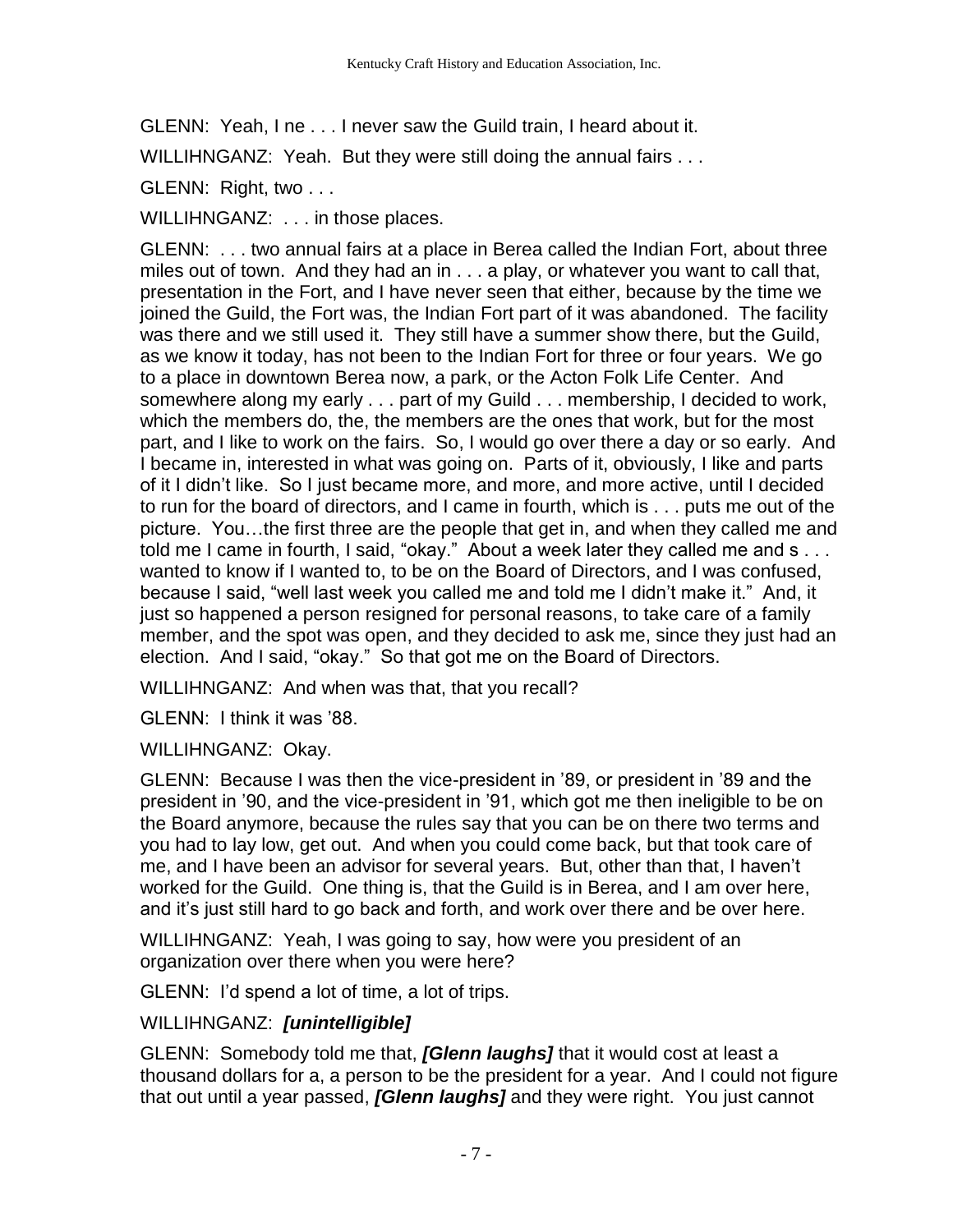believe the, the additional expenses that that incurs. But that's in our by-laws, and that's how we, how we run this thing. It, it, we have a n . . . a director from time to time, but . . . I don't think we have a director now, I, I think that's a, at this particular time, we don't have one. But, whoever is helping us run the Guild, is certainly overworked, and not paid. And, to be honest, I think we are struggling right now, but groups struggle from time to time. That's just the way groups are *[Glenn laughs]*!

WILLIHNGANZ: Well, some truth in that, that's for sure! So . . . I assume you've made a lot of friends and acquaintances in the years you've been involved with the Guild.

GLENN: Absolutely! Some of the nicest people that we know . . . are just that way. They are nice people.

WILLIHNGANZ: Mm-mm. And have you . . . gone to the classes that they've held and the workshops that they've done?

GLENN: I would say no.

WILLIHNGANZ: Okay.

GLENN: For some reason I, I don't . . . when offered a chance I ju . . . I just don't see the benefit, so I don't put Forth the effort, either in time or money, or whatever.

WILLIHNGANZ: It seems like most of the . . . the concern with the c . . . the workshops and classes was in basically giving people the business skills to keep themselves afloat while they do their craft, which . . .

GLENN: I would say that's very important, and if I had to comment on that, I'd say that there is not much doubt that most of our members have got the art and craft part of it worked out as good as they ever going to do it, but it's good enough. But there is a lack of their ability to run a business. And, I don't claim that I know how to do that, but I spent fifteen years in marketing with an oil company, so I have some on a, on a job, hands on training for marketing, of how marketing works. So I, I guess I use that in helping me do what I do. But that's an interesting subject. We do have seminars, and sometimes my only complaint is the people that give the seminars are, are . . . expert marketers, but I don't know that they make anything. They've got all these ideas, and some of them are, are from a . . . academia, which is okay too, but the peo . . . *[Glenn laughs]* the people that we know in the, in the craft business are, are not academic people necessarily they just make things with their hands that they are good at producing, so that's, again that's just my opinion. I could probably learn a lot if I went to these marketing things, but . . . I, I would just get bored to death listening to somebody telling me how to market.

# WILLIHNGANZ: Mm-mm.

GLENN: The other thing is, people are always telling me how to market, and I need to go here and do this, and I said, "I don't have enough time in my life to make that many things, if I go to all those different places, or if I get on the website and send things all over the country, or all over the world, and I am not interested in taking orders off my computer." I make my own things, keep my inventory and go to the three shows I go to, and that's happy – makes me happy. I have another life, I have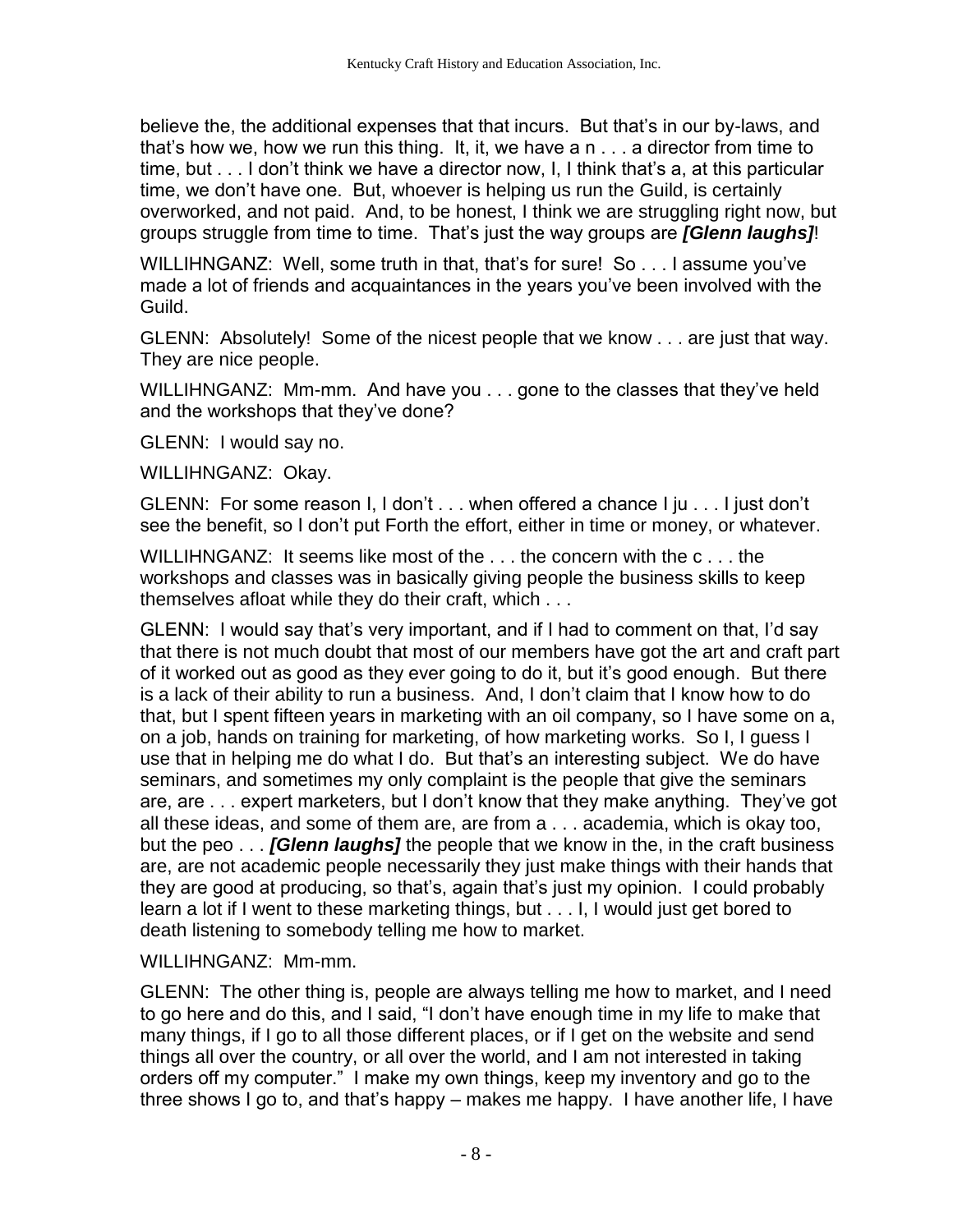a family and children and grandchildren, and hunting and fishing, and whatever else my wife and I want to do. So . . . I can't just keep cranking things out.

WILLIHNGANZ: I understand.

GLENN: And I don't take orders either at, somebody can't just come up and say, "Well m . . . I, I saw your piece at the last show and I w . . . I'd like to buy it." And I say, "Well it's gone!" And they say, "Well, make me another one just like it!" And I just . . . can't do that.

WILLIHNGANZ: That seems to be . . . to some extent a, an ongoing conflict that crafts people deal with.

GLENN: It's-s-s, well our, our public has been taught that you can just go to a marketing place and see hundreds of many colors, and you can buy as many as you want. And if you come back next week, you can buy as many more as you want. And you can just tell the people there, I want another blue one, or a green one, or a red one, and that's not what the way my craft end of the business works. I usually make one of a kind thing. Sometimes there are multiples, but . . . if you see an artwork, just like this piece here, I would suggest that you buy it, because I don't believe there is going to be another one like *[Glenn laughs]* it, anytime soon, if ever. But . . .

WILLIHNGANZ: I was looking at this and I was thinking, he must have put a lot of design time into getting this, this vision.

GLENN: Sure!

WILLIHNGANZ: And, if I had put that much in, I sure wouldn't make just one *[Willihnganz laughs]*, I'd make fifty.

GLENN: Well but . . . okay, I agree with that. But, and when you make them they are – I would say they almost have to be made one at a time . . .

WILLIHNGANZ: Oh yeah.

GLENN: . . . you can cut the parts out, but again . . .

WILLIHNGANZ: Right.

GLENN: . . . after you made that, I'm not so sure that you would want to make another one. Now I do not know who made that, but I, I would also want to find out if this is a, the person made that, or is he a representative. And if he is a representative from a company over in Taiwan or, or whatever wan, they're cranking them out. But I don't . . . I wouldn't want to believe that. This has to be an original in my opinion, but . . .

WILLIHNGANZ: Yeah, they aren't cranking them out . . . from Taiwan, they're, they are in the United States. But . . . but he does have a partner, and then they have two other guys that they work with, and I think that the four of them were doing these types of things . . .

GLENN: Okay.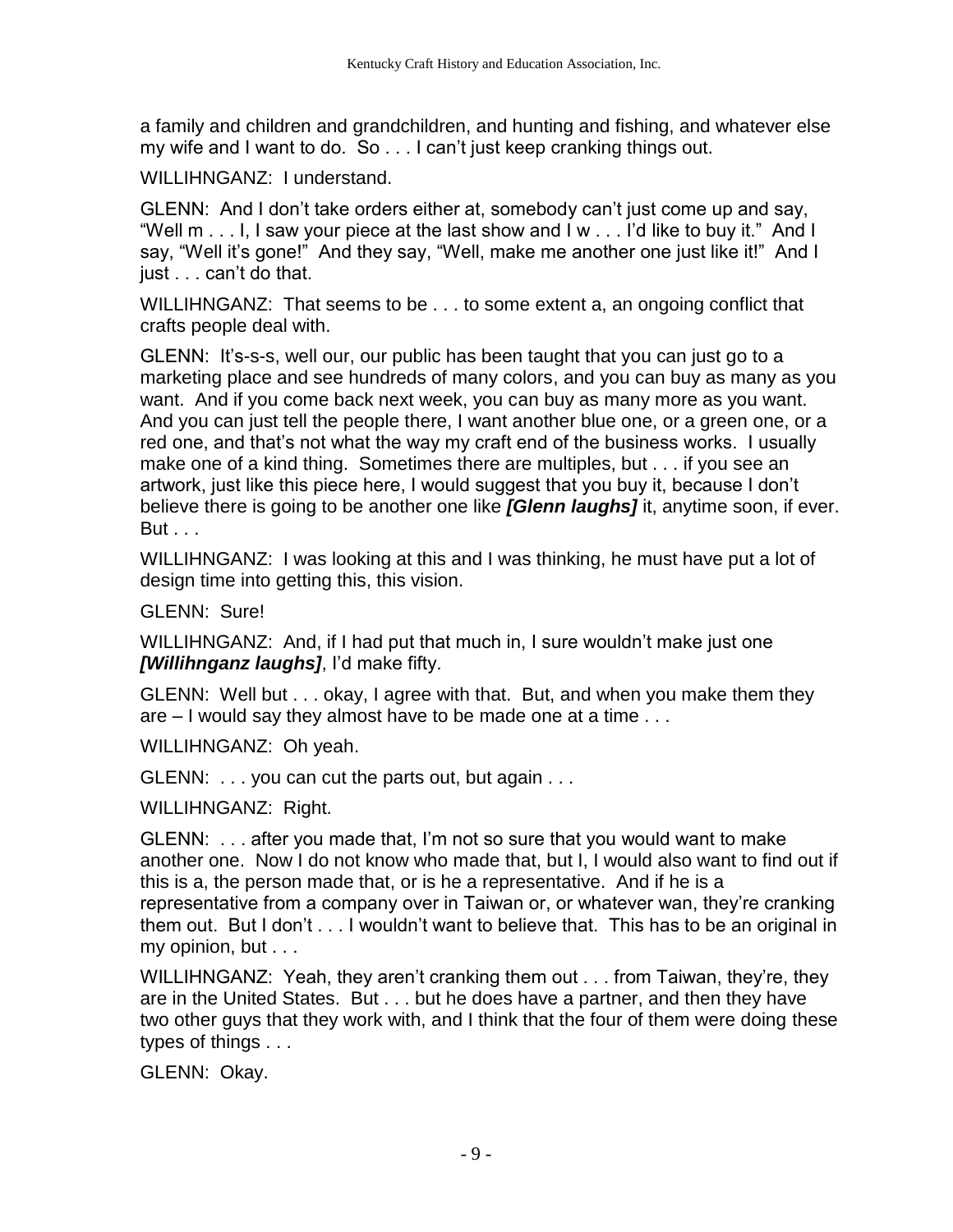WILLIHNGANZ: And they had quite a few different pieces at the show. This was . . . frankly the m . . . most expensive of the group. But . . . but it's just very impressive is all this quality,  $l \ldots$ 

GLENN: Well . . .

WILLIHNGANZ: . . . mean it's just a terrific stuff.

GLENN: It, it's, I, I don't . . . like I s . . . I said, I don't know who this person is, but it, it makes me feel good if there are four of them doing this. They obviously know what they're doing, and it, they have to be motivated or they wouldn't be able to do this. They would do something else, I . . .

WILLIHNGANZ: Yeah *[Glenn laughs]*.

GLENN: . . . believe me. This is not, that's not easy, nor is it quick.

WILLIHNGANZ: Yeah, I can believe that *[Willihnganz and Glenn laugh]* as I look at it. I, I, I do a certain amount of woodwork too and I can show you a piece of my furniture . . .

GLENN: Well...

WILLIHNGANZ: ... but ... it's nothing on this level, I mean I couldn't begin to do this type of thing; it's just a lot. Tell me a little about – during the years when you were president of the Guild . . . and those were eighty . . .

GLENN: '89 and '90.

WILLIHNGANZ: '89 and '90, what, what sort of changes were going on in the Guild then? What was happening then? What were you doing?

GLENN: Huh *[sighs]* my main . . . concern or something that motivated me was that I heard at different times, over the years at meetings about our educational projects. And that came, I c . . . I think from the train that we used to have, that I never saw. But, I kept asking the Board members, can anybody here tell me about the last educational project that we had. And there was no answer. And this bothered me, because I was interested in educational projects for children, or educational projects for anybody, and that seems to be in our – part of our mission was that we would help the public understand what we do, and we just used the word education, that they would become educated, somehow, and there're many forms. And this just went on and on, and on, and finally, my wife and I went to a flea market one time and I was either the vice-president at the time, or the, a president, but we . . . we are both interested in quilts and that's where we spend a lot of time at the flea market doing. And on the way home, she asked me about what was keeping me from carrying out a project with the children and what would it be. And I said, "Well the, the first that's keeping me from doing anything about is, I don't have a person that I can delegate this to, that would do the work." Because, when the Guild was trying to do more and do better and do what we should have done, it has to be done by some people, and these people aren't just standing in line waiting to take on a responsibility do the work, carry out the project, because it took time and they just weren't available. So, when I told that to my wife, she said well she would like to do the quilt project. And after a couple of days we were involved in making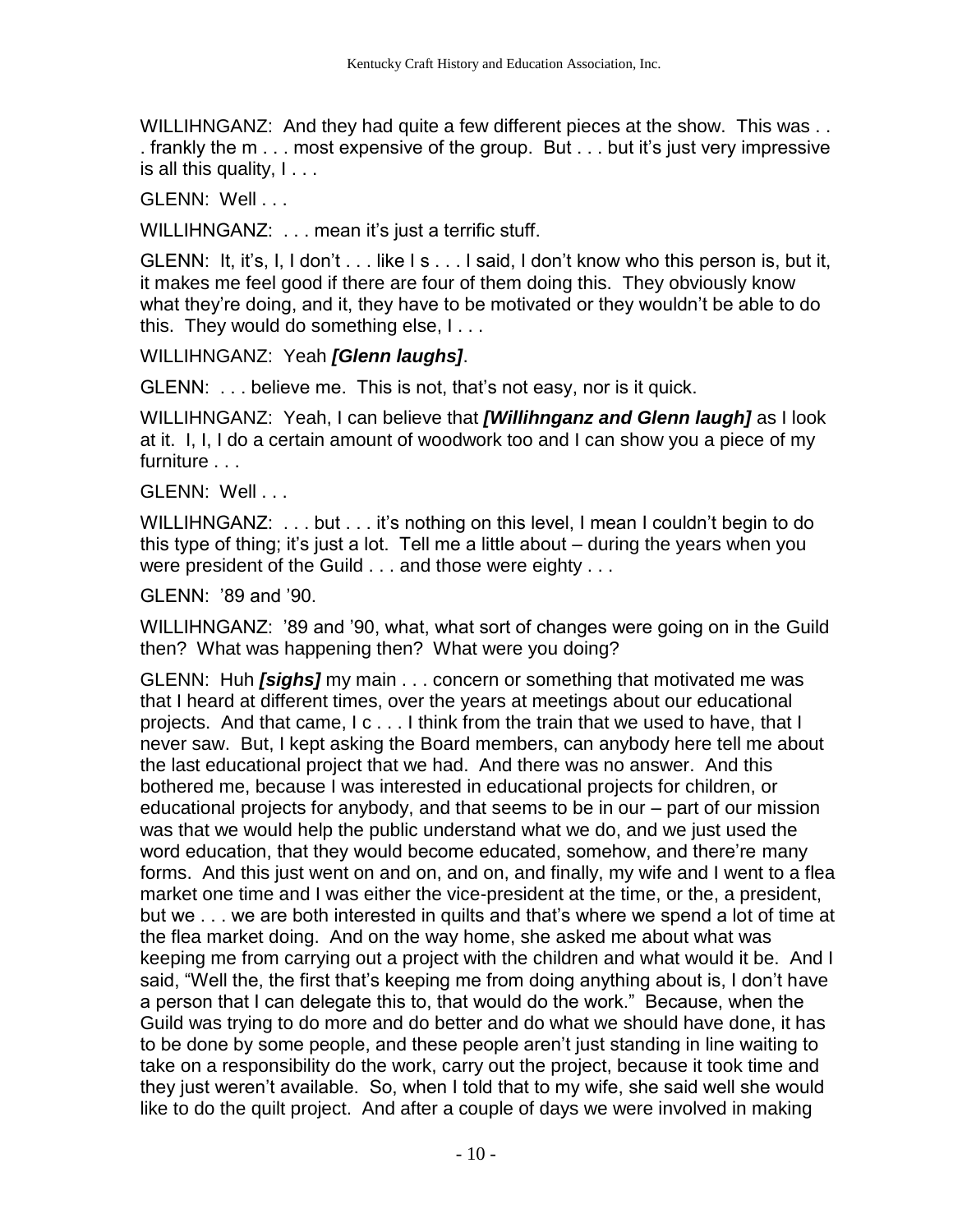the parts and pieces for a quilt project, primarily for children. And they would take pieces of cloth and glue them on to a piece of paper that had the quilt pattern on it and they were from very simple to very complicated patterns in a book, and to make a long story short, that was the first educational project that I know of, that we had at the fair, and we had them at the fair, and the children were lined up just table after table after table, these children, knee high on up doing this project. And, and I say that's the first project that I know about, and it's one of the few ones that we've ever had. Again, if anybody can do this, but it takes time, you have to get the people, cut out the pieces, put the program together, and when you ask us members would you be willing to do that, most people would say, "I don't have the time, I'm by the – I'm by myself, I need to be in my booth," and that just frustrates me, but that's the way, that's the way things are. I have to accept that. But I still, I, I played with the children this last week, we made cars for the boys and pine cone flowers for the little girls, and a pine cone flower is if you take a large pine cone, and slice it like bread, you have a round piece of the pine cone that looks like some kind of flower. I don't know what flower it is, but the children don't either, but it doesn't matter. They walk off with a little stick with a pinecone on the top of it, and as far as they are concerned, they are very happy. And again, that's . . . no big deal, but my point is, I'm trying to expose these children to what I do, and hope maybe as they grow up they'll come back. They'll surely remember it. But, who knows if they'll ever do anything with arts and crafts. But if, if you and I don't pass this on, we'll die with it and it, everything that w . . . *[Glenn laughs]* that we have in this country, as you al . . . already know is more and more is coming from some other country.

WILLIHNGANZ: Absolutely. Yeah, I certainly agree with you. I wonder what your views are in terms of getting arts and crafts into the school system more?

GLENN: Well, I am . . . one of fourteen people . . . la . . . two weeks ago and again my wife went with me, we went to Bloom Elementary School, and had three fifth grade classes. And we exposed them to the veneer wood, and showed them what we do with it, and four years ago we made b . . . baskets at that school. The chi . . . the children made the baskets, about a waste basket size, but I plan to go back to Bloom in the cold weather, I know the art teacher, and I think we're going to work with the three fifth grade students on their schedule, more than just the fifteen or twenty minute program, so that the children can make the baskets and the plan is, I think they're going to auction them off to the people that come to one of their functions later on in the year. I'm not sure exactly how that's going to work, but . . . I, I participate in that program because I just think that some of us should. It's a shame with the seven hundred and so people that, at the Saint James Fair, that only fourteen of us are willing to do this, but I have to remember that a lot of the people at the fair don't live here, they live far away. So I can't expect them to do this, but there should be more than fourteen of us in this area that are willing to put forth the effort.

WILLIHNGANZ: Mm-mm, I certainly agree . . .

GLENN: But . . .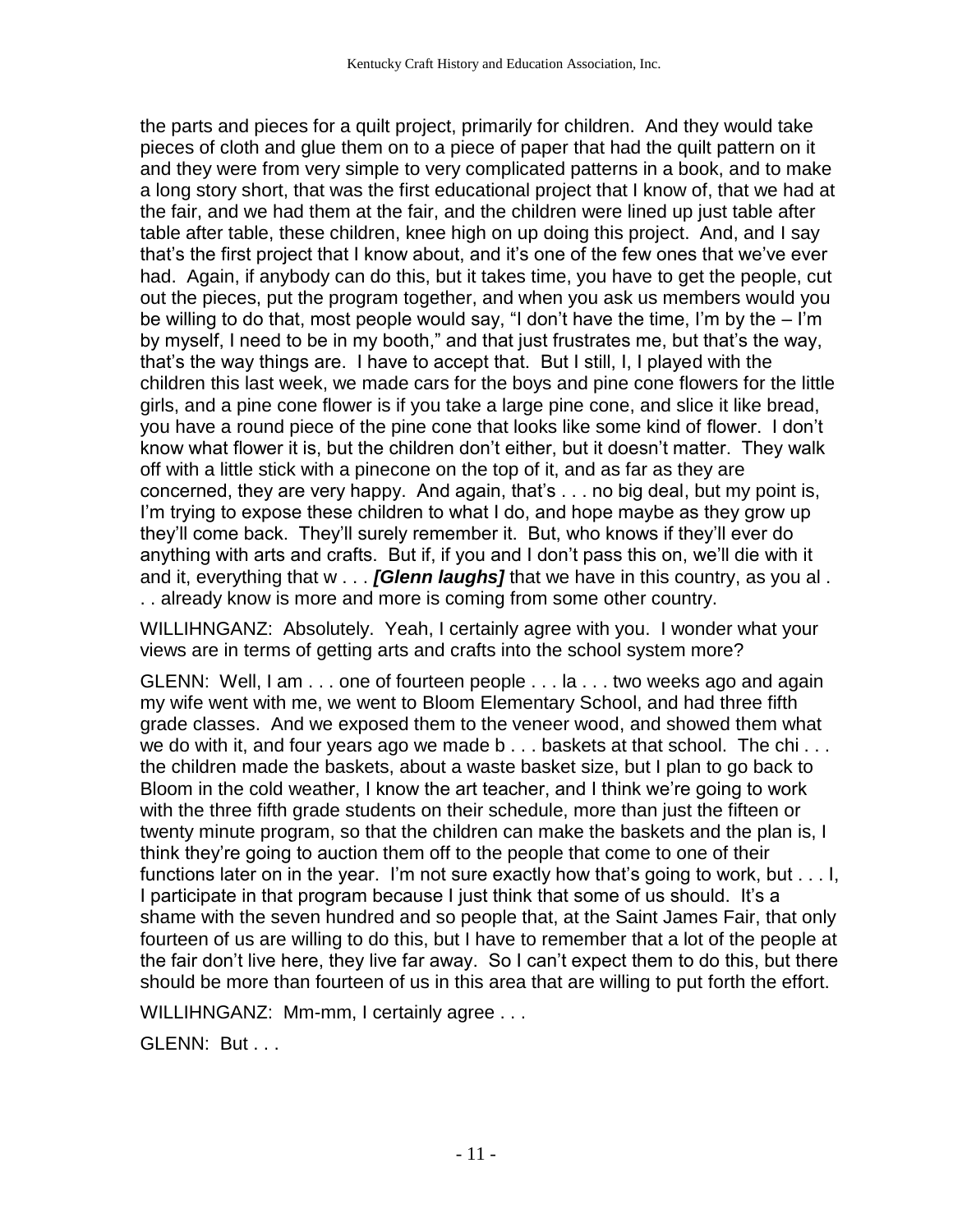WILLIHNGANZ: ... with you on that. What do you think most members, what motivates most members who are members of the Guild to take part in it, to be active in it? What do they get out of being in the Guild?

GLENN: We have asked this question over, and over, and over and you get every answer that you ever heard and a few that you've never heard. Money is one, prestige is another, it, it just runs the entire . . . gamut.

WILLIHNGANZ: So there isn't one defining reason . . .

 $GI$  FNN:  $I_{11}$ 

WILLIHNGANZ: ... why people join this or ...

GLENN: I couldn't . . .

WILLIHNGANZ: Right.

GLENN: If I was in court and had to testify under oath, I don't think I could give you the correct answer. I, I just don't know what it is. I've asked myself that many times. I've heard all kind of excuses, all kind of reasons, and I just don't know what the real one is.

WILLIHNGANZ: As you look at the history of craft work in Kentucky . . .

#### GLENN: Okay.

WILLIHNGANZ: . . . the Guild, of course, was fairly seminal early on, back in the 1962 when they were formed, and they had a lot of, a lot of support at that time. The governor was behind it, and then there was a, a . . . major figures from Berea and . . . the school and, from across the state, really. And they had a lot of energy in the start there. Then as the years went by, some of that support went away to some extent.

#### GLENN: Right.

WILLIHNGANZ: The train got shut down after X number of years, and . . . the fairs got less attention and they didn't get the support from the state that they had had before. But they continued on, and other arts crafts organizations arose and worked together. As this, as this has happened . . . what would you say is the, the impact of the, of the Guild at this point, given their history? I mean what, what have they really been able to accomplish in the history of crafts in Kentucky?

GLENN: Huh . . . I find that real hard to answer, but at, at one of our board meetings, it was pointed out to us that in the sixties, there were not a lot of places where the Guild members could market their work, and today there seem to be an unlimited number of places where you can market your work, of all kinds, in every direction, and all kind of people wanting to do that for you, and be your agent, or your representative. So it's just hard for me to, to answer that exactly. There is one thought that there are too many arts and crafts now, all over, and part of that might be true. You can get almost anything you want, either in this country, or you can give it to somebody and they can bring it back to you in six months made some place else, it looks just exactly like the one you started out with. Whether that's true or not, I don't know, but I think you have to bear that in mind.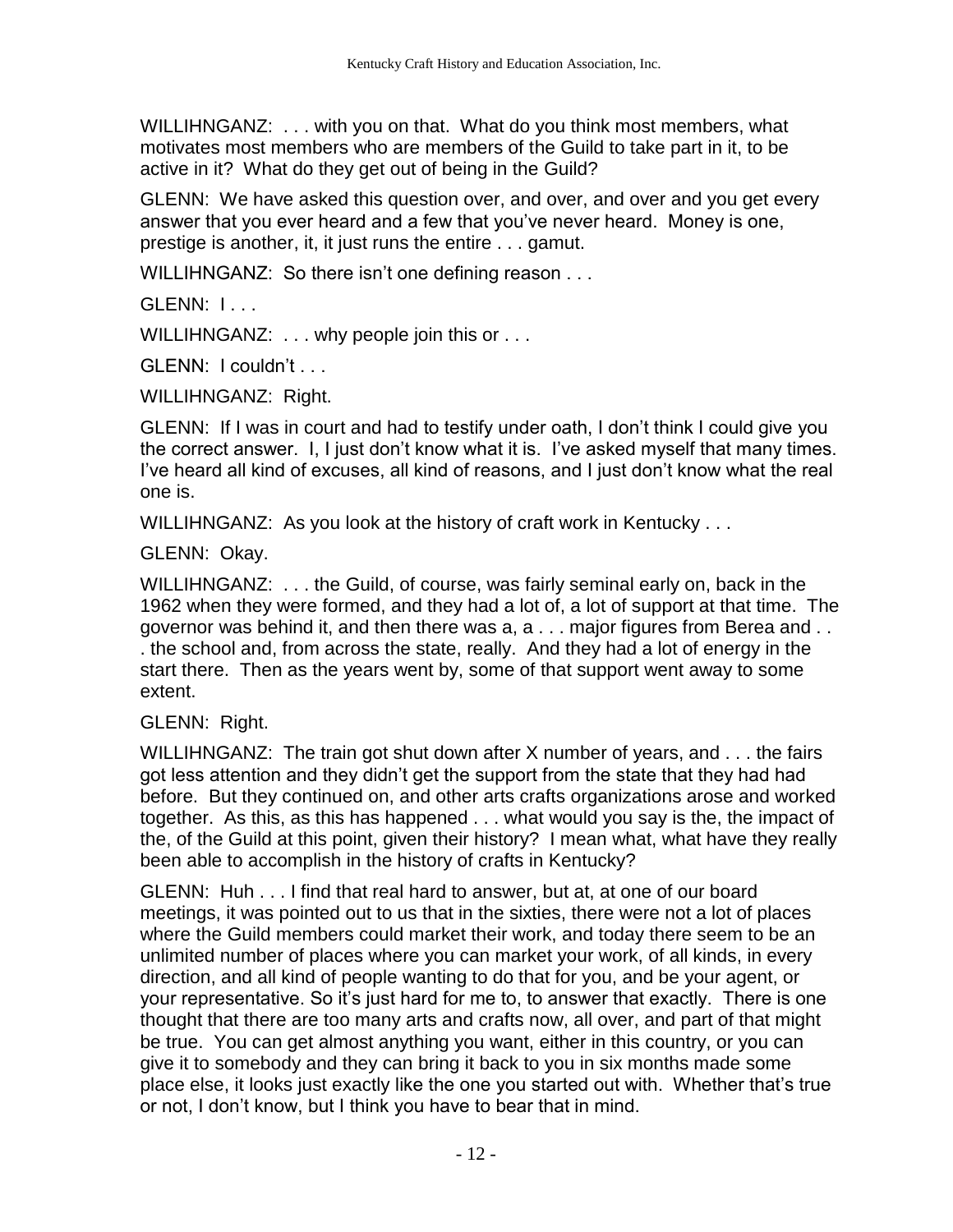WILLIHNGANZ: Well, it . . .

GLENN: You know forgery would be a . . .

WILLIHNGANZ: Yeah.

GLENN: . . . a proper word, if you wanted to use that. But . . .

WILLIHNGANZ: It's tricky though, because it isn't as simple, as there are manufactured goods and then there are crafts goods . . .

GLENN: Well that . . .

WILLIHNGANZ: . . . there is no strict line there.

GLENN: That's what makes it so hard to argue the case, or to dis . . . do to, to define it or explain it, or, if you're the producer, you have to work within certain limits or rules or abilities, and it, it's difficult. I, I remember one person who . . . tried to help us decide whether we, we were going to u... not the g... not the Kentucky Guild, but the Louisville Guild, was trying to decide whether we wanted to use the word 'artist' and 'craftsmen' in the name. And so, we got down to an individual, and the person who was describing the definition of an artist and a craftsman decided that this particular person was neither an artist or a craftsman, and it, it just to me, it just blew me out of the water, because I said *[Glenn laughs]*, "How can you make a statement that this person is neither an artist or a craftsman, it, are they one or the other, or half and half, or, or what is an artist, and what is a craftsman?" And, I don't have the answer to that, but it's just been intriguing because how do you, how do you desc . . . describe that and, and if you named a group, what are they? And I just quit when you say a Guild, and a Guild is just supposed to be a bunch of people gather together to, for their own protection, whatever that meant. But that's what, it seems to be historic that a Guild was formed in order to accomplish something, whatever that was at the time.

WILLIHNGANZ: Generally to get more money for what you're doing.

GLENN: Well that would . . .

WILLIHNGANZ: I think that's .

GLENN: . . . occasionally money helps. I, *[Glenn and Willihnganz laugh]* I, I, people joke and, and, and you put a sign up and say, "This is not a museum. This junk is for sale!" *[Glenn laughs]* Because, we need more money to make more items, we can't possibly keep everything we make. After you make a couple of hundred, you like to find a way to get money for some of it.

WILLIHNGANZ: But you can see the compromises that go into that, if you look at, for instance, Louisville Pottery, and . . .

GLENN: True.

WILLIHNGANZ: . . . are they a manufacturer, or are they artisans? Well, a little of both, because they do make individual pieces, and they do make mass pieces, and . . . it's a, it's an interesting line you brought . . .

GLENN: Well . . .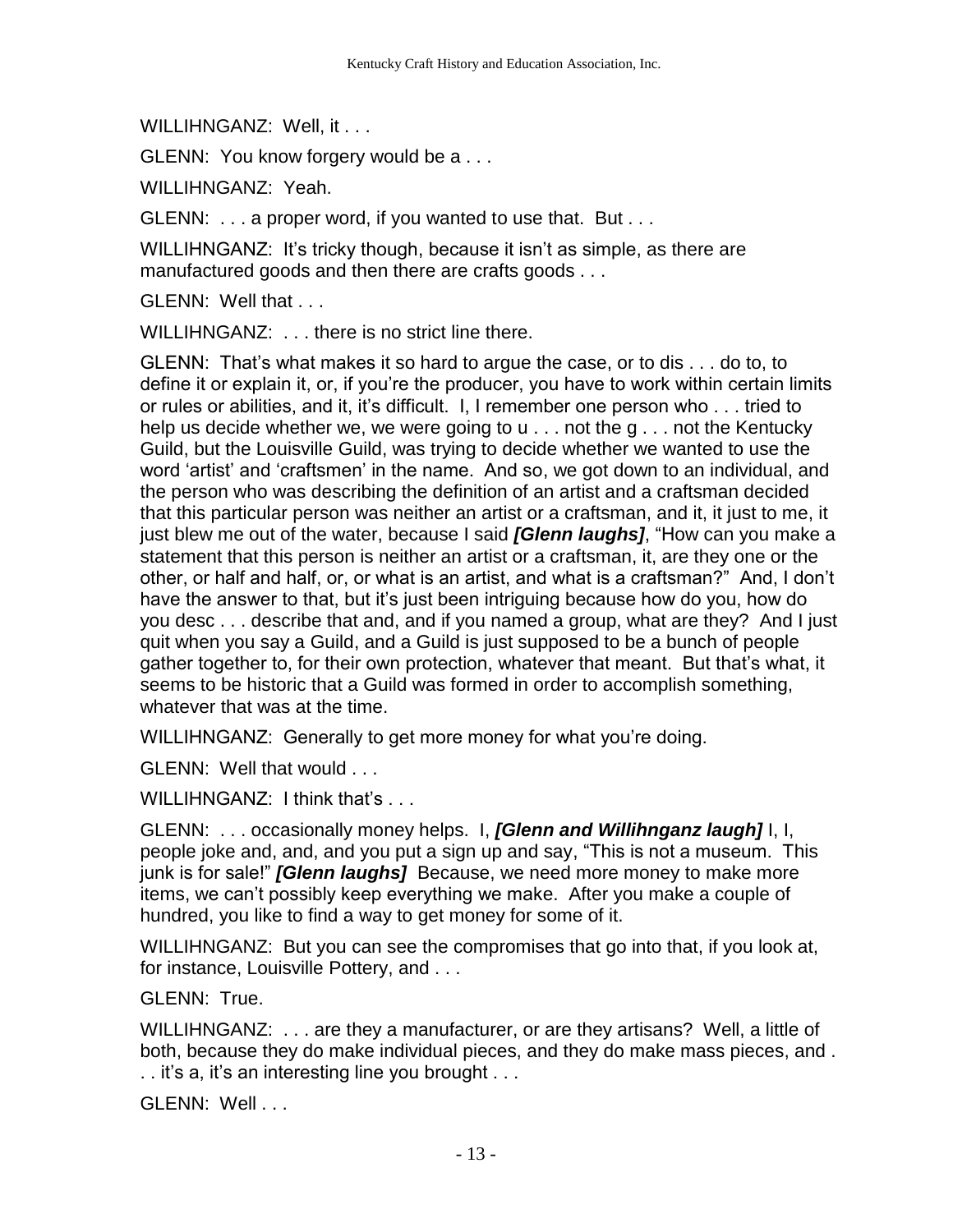WILLIHNGANZ: . . . up there.

GLENN: . . . it's also interesting if you go to Hadley Pottery, or Louisville Stoneware to look at the background of the people that are working there, and they are from all over the world . . . now! I don't know what they were twenty years or Forty years ago, but they are definitely talented . . . learned their skill somewhere, and are working over here now.

WILLIHNGANZ: Mm-mm.

GLENN: And that, that's part of the arts and crafts too, it's changed!

WILLIHNGANZ: Yeah.

GLENN: All of us don't come out of the mountains of Appalachia. I don't *[Glenn laughs]*. I didn't, but again we're, we're not all in log cabins up there anymore. That may be where we started in the eighteen hundreds, or the eighteen-fifties or the nineteen hundreds, but not now.

WILLIHNGANZ: Well, and I think that, that the, the function of, of the work has changed. I mean there was a time when you made a chair because you needed a chair to sit on.

GLENN: Right.

WILLIHNGANZ: And now, you need a chair to sit down; you can buy one from China. They are in every store around . . .

GLENN: You got it!

WILLIHNGANZ: . . . but if you want a piece of artwork, or a chair that looks distinctive or unique, or contributes to the esthetic that you're trying to create, then you look at hiring a furniture maker who can do something that is unique and distinctive.

GLENN: Well, the only problem with that, I, I agree with you a hundred percent, but the only problem with that is, the older people that are furniture makers or anybody else like that, are, are dying and who's going to take over? And they'll have to be the UPS men who you talk to o . . . you know, you talk to somebody on the cell phone and UPS brings your item in ten days! That's sad to me, because we are losing that in this country.

WILLIHNGANZ: Do you think we are in a, a state of decline in terms of craftwork?

GLENN: I don't know, I, I, when I try to answer that question, I think the only thing I can say is people are not willing to work anymore. Life has been too easy . . . for some people. But arts and crafts, to me, is not easy, it's hard work! You have to pay attention; you have to apply yourself.

WILLIHNGANZ: Well, I think you're absolutely right about that, and I, I have concerns just when I go to many of the art shows that we go to, such as the Saint James Art Fair, because you go there and what you encounter are pieces that are done at such a level of competence that I as a personal home builder can't begin to touch *[Willihnganz laughs]* and . . . I look at the very modest . . .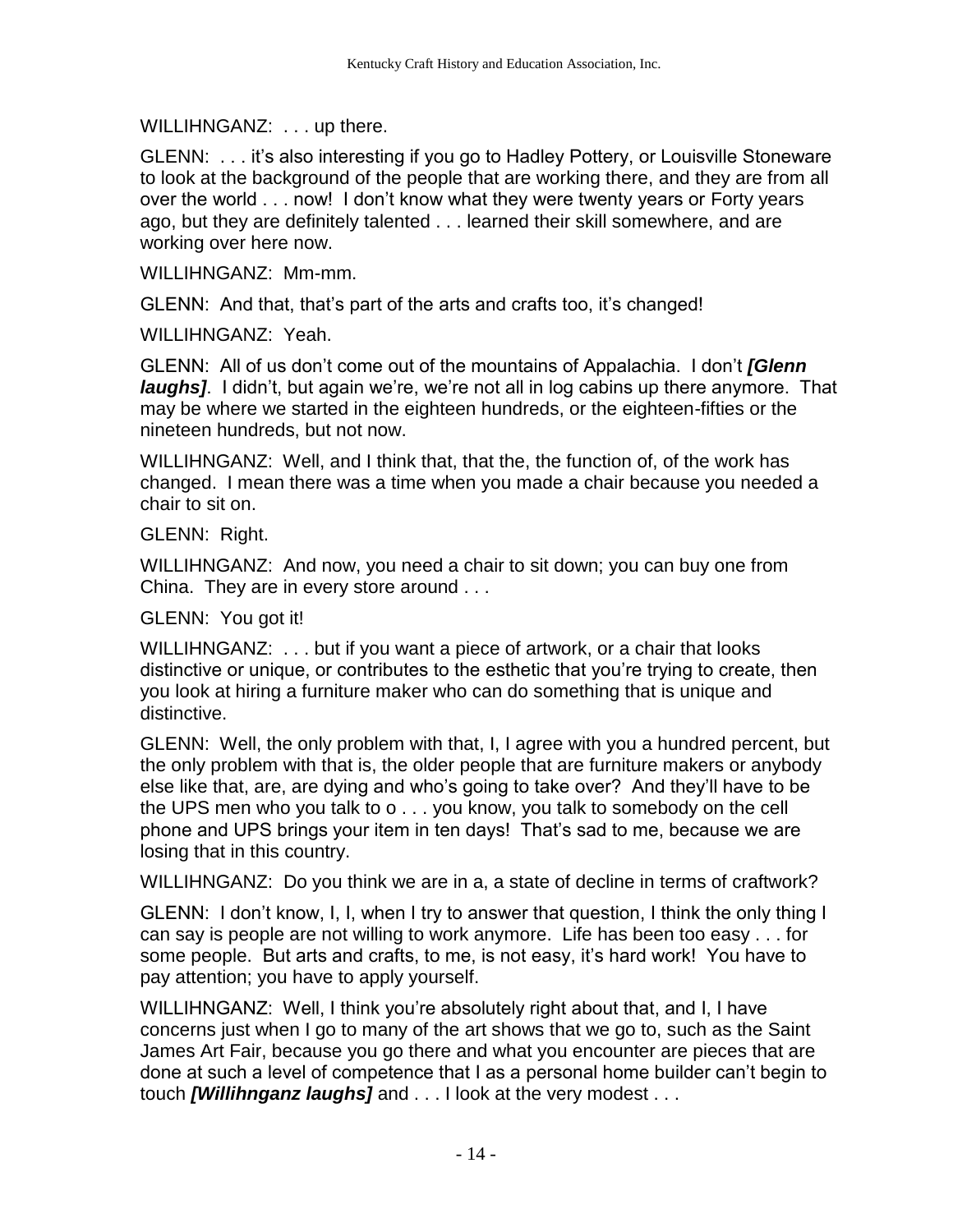GLENN: You mean the price?

WILLIHNGANZ: ... furniture – well no, I mean in terms of the skill level ...

GLENN: Okay.

WILLIHNGANZ: You know, I'm, I find myself somewhat intimidated, then of course these people are world-class people. I mean they are artisans who are, people who have devoted their lives to get in the skills to do this . . .

GLENN: Sure.

WILLIHNGANZ: . . . and you don't pick up marquetry in, in . . . a summer course.

GLENN: Right.

WILLIHNGANZ: You, you perfect those skills over years.

GLENN: Well, I would a s . . . I would be willing to say you're exactly right in the, the level of . . . expertise, or the quality has definitely gone up, really gone up, and you see only the best that you could ever see. It always is exciting to go because you see things you never thought would ever be done! Even in wood, I see things made out of w . . . wood on the lathe that I thought would almost be impossible! I would say you can't do that! But that's, if I go back to Rude Osolnik in Berea, he did things in nineteen . . . thirty, Forty, and fifty, that couldn't be done then, but he did it! He ju . . . he was just determined, and he figured out a way to do it, and he didn't have the right tools that he could go to b . . . to Wal-Mart or some place and buy, so he made his own tools.

#### WILLIHNGANZ: Yeah.

GLENN: So, that's a . . . part of arts and crafts now. If you don't have what you want, you, you couldn't make your own equipment. You don't just give up, you just keep going. Stephen Powell, for an example, he makes that art glass out of Berea Col . . . Center College, is, is absolutely unbelievable . . .

WILLIHNGANZ: Mm-mm.

GLENN: . . . which he keeps doing *[Glenn laughs]*, has a show in town now, I believe in, in, but his pieces are just unb . . . unbelievable in glass! He pushes the envelope.

WILLIHNGANZ: Yeah the glass . . . glass is really coming to its own finally.

# GLENN: Right.

WILLIHNGANZ: And . . . I – my wife is associated with U. of L. and they, of course are looking. They not only have a glass shop currently but they are looking if, and it's a big if, if we actually get this huge building built downtown, on putting in a glass shop twenty stories up in the air.

# GLENN: Gosh!

WILLIHNGANZ: It's, yeah, it's kind of odd to think of this, but that's exactly what they're talking about doing and it's in the design at this point. They're going to have this vented glass shop in the twenty-stories up, and you can go and watch people do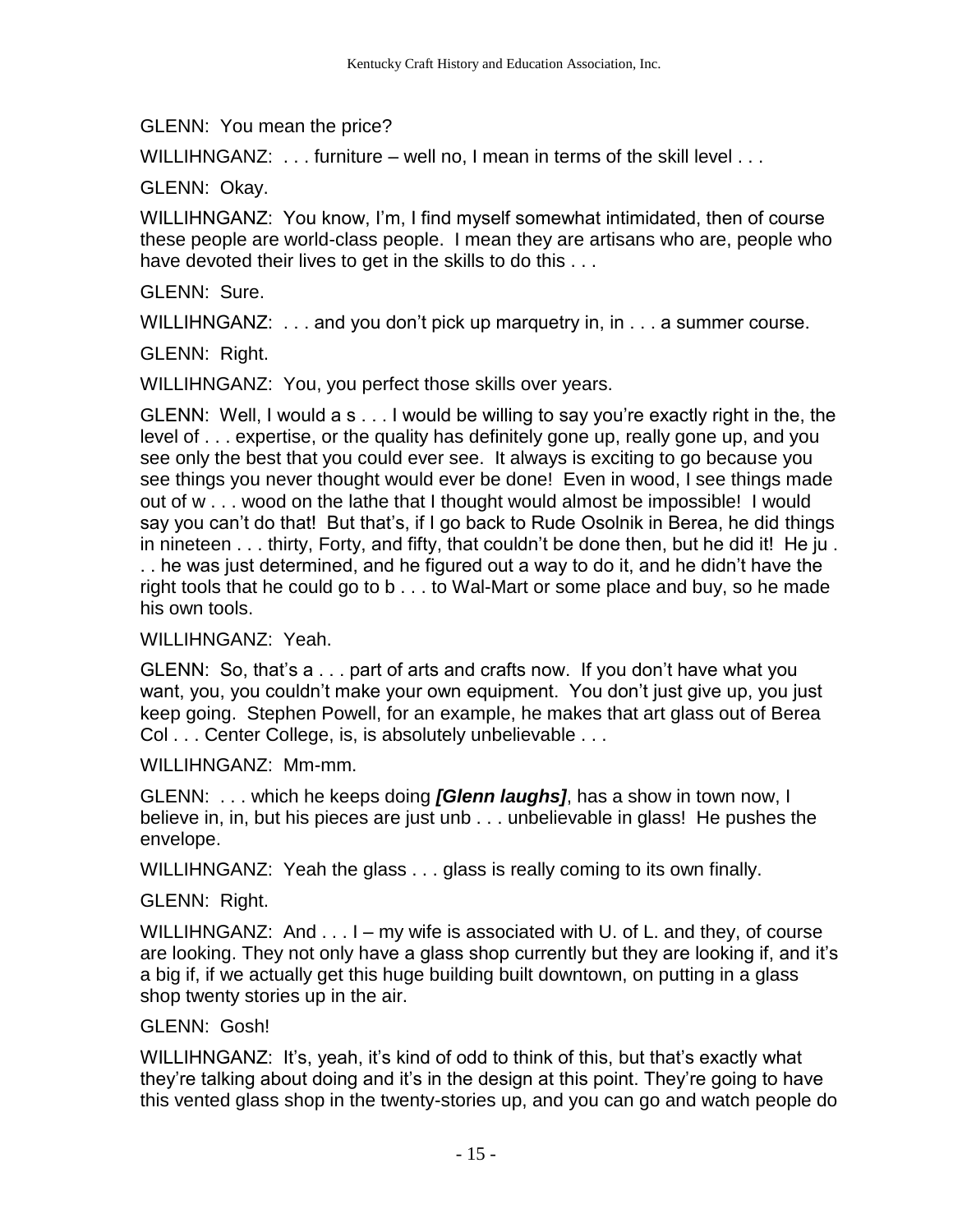glass work, which will be phenomenal. But at the same time we see the vogue in glass, there are other parts of the craft field that seem to be falling back, weaving . . . the loss of Churchill Weavers was a sad occurrence to say the least.

GLENN: Very sad.

WILLIHNGANZ: And, and I look at, there are other areas, you know, I think basketry is not enjoying the popularity that it may have once had.

GLENN: That's hard work!

WILLIHNGANZ: It's very, very had work.

GLENN: And you can get a cheap basket from almost any country in the world today . . .

WILLIHNGANZ: That's right.

GLENN: . . . which hurts the basket makers in this country, if you're, especially if you're trying to make them out of white oak, or any other material that it, it's just, it's sad is the only work I can say!

WILLIHNGANZ: Yeah, yeah they've been enormous changes in terms of the cost of materials for wood workers, wood being . . . non renew or renewable resource but one that is being basically . . .

GLENN: Used up.

WILLIHNGANZ: . . . used up! And I'm wondering if you see that affecting the, the craft work that you see out there.

GLENN: I can't see it. I, I know it must be there. But, I try to tell people that come to me and, and want – they tell me what they want, and then they say, "Well, I want you to use some cheap wood," and I have to stop, because I say, "Why don't we make it out of walnut or cherry or mahogany?" And they said, "Well, that's too expensive." And I said, "Well, the expense of what you want it, the wood is a very minor amount of the cost of this article. You're, you're paying for other things." And it's hard to get the people to understand that, if you're going to get somebody to make something and at two, three, four, five, six hundred dollar-range, you need to put some good wood in it, because the cost of the wood is in, is a very small number. And, and also a . . . any woodworker *[Glenn laughs]* knows where all this old wood is. We, we as human beings apparently keep wood, so we've got wood from our families and it's in garages and basements, and barns and it, it's all over. You just have to look for it, but it's still available, in small quantities until we, again, use it all up, which they are doing in different places.

WILLIHNGANZ: Oh yeah, yeah, yeah, it worries me, I, but I know exactly what you're saying. The first serious piece of furniture that I did . . .

GLENN: It doesn't bother me anymore, I just go right on and *[Third party laughs]* keep going. And if you can think of it, you tell me, otherwise we'll both forget it and keep on going.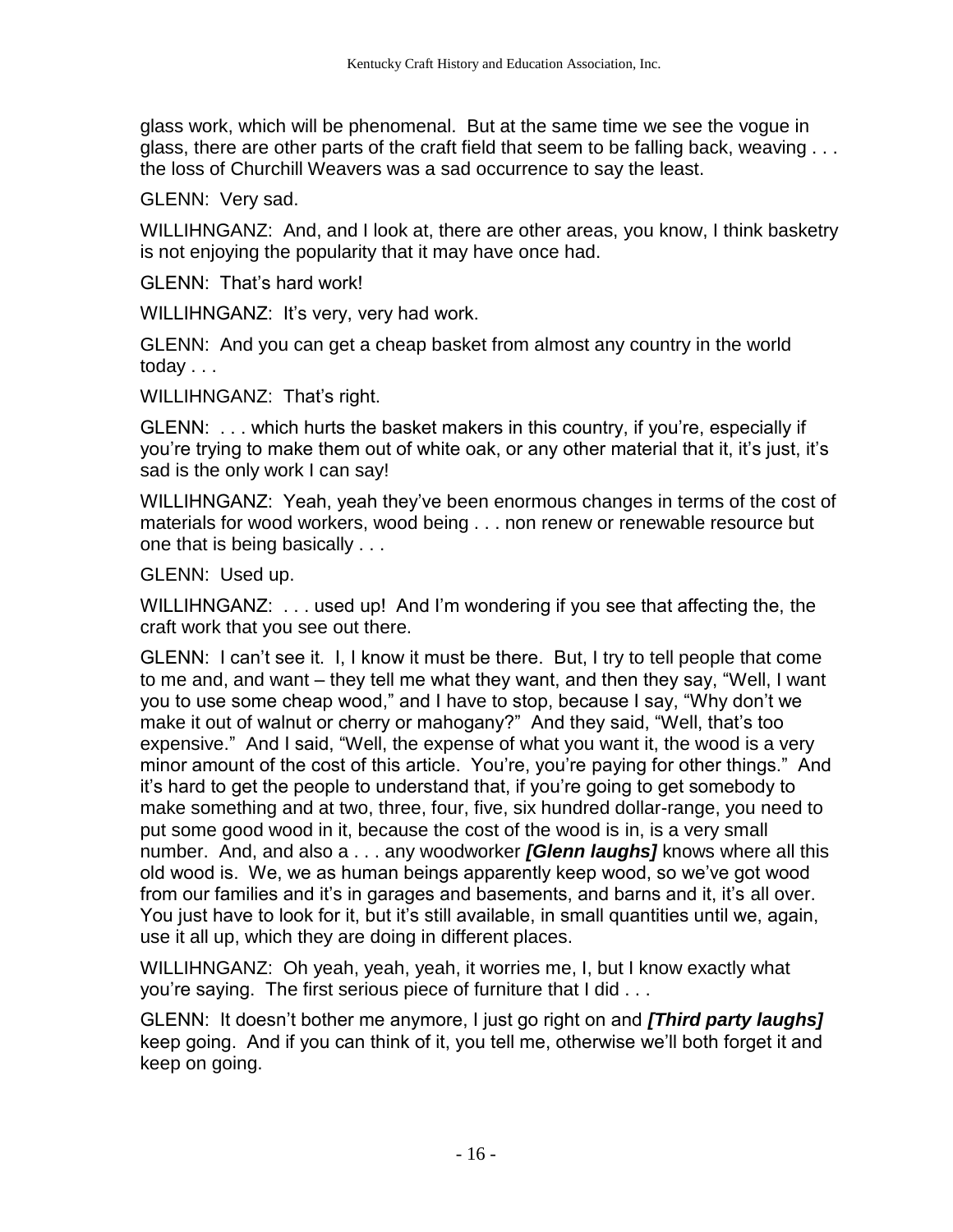WILLIHNGANZ: *[Willihnganz laughs]* I sort of . . . have gotten to the place where . . . you know, I thought . . . boy I'm just getting old and more forgetful as time goes by and . . . then . . . this . . . this whole video thing came up for me, and I have only been doing this about three and half years. And . . . previous to that, we owned some video cams. I'd shot, things with the kids and I…extensive stuff. Actually, some of them actually had scripts, and we'd act on old plays and stuff. But, but I was working for a family that had really fascinating history, and . . . I wrote to the president – this is the years after I had left their company. I was their HR directory – and I wrote to the guy who was the head of the family and I said, "You know, you have a fascinating history, I'd love to tell your story, if you'd like to have your history written, I'd love to do that." And he said, "Oh, I've been thinking about this for years. I have been collecting pictures. But I want you to do a documentary, can you, can you make it into a film?" And so I said, "Sure!" *[Willihnganz laughs]* not knowing exactly what that would entail. I said, "you know, I know sort of how to do this," and for three and a half years I have been doing my apprenticeship and I'm still doing my apprenticeship, and it is very extensive . . . body of knowledge out there. But it's been wonderful for me in a lot of ways, because I didn't realize I had the capability – I'm sixty-one years old, the capability to learn anywhere near as fast as I have been able to, or as many things as I have been able to, and you know, you can go into each, they're different pats of going to doing this. I mean you have to, you have to learn not only video editing, and video shooting, and how do you operate the camera, you have to learn . . . photo shop, and how you retouch photos, and how you can use photos, and then you have to use audio, and you have to learn how the sound gets recorded, and how that gets processed and . . .

# GLENN: Whoa!

WILLIHNGANZ: . . . then you have to learn . . . other aspects of this whole process and . . . there is just volumes, and volumes of it out there and they're all changes, it changes every year. You get updates which require new skills and new capabilities and things you can do with it, and so you're constantly learning and it's been really kind of wonderful, because I have a new found faith in myself, *[Willihnganz and Glenn laugh]* and I know I need to learn things, and . . . so . . . so it's, it's been very good. And . . . don't think you're getting old, you're really not, you can . . .

GLENN: No, I'm . . .

WILLIHNGANZ: ... you can revitalize your brain, you can ...

GLENN: I'm just . . . trying to age gracefully *[Willihnganz and third party laugh]*.

WILLIHNGANZ: Well they tell you the . . . that . . . physical activity, of course is critical to brain activity, and . . . I've gone back to, and started doing a little more juggling. I can juggle three balls at once, and I have been doing it just because I think it's good for my brain to get that coordination going and to keep, to keep myself focused. And along with learning these things, I think it's, I think it's a really good thing to do, although, as soon as they get this, this test perfected for Alzheimer's, I'm going to be the first person to sign up for it. They're having a predictive test. I want to…I can sign up for that immediately *[Willihnganz laughs]*. But, I have Alzheimer's in the family, so it's always a concern, it's something you think ...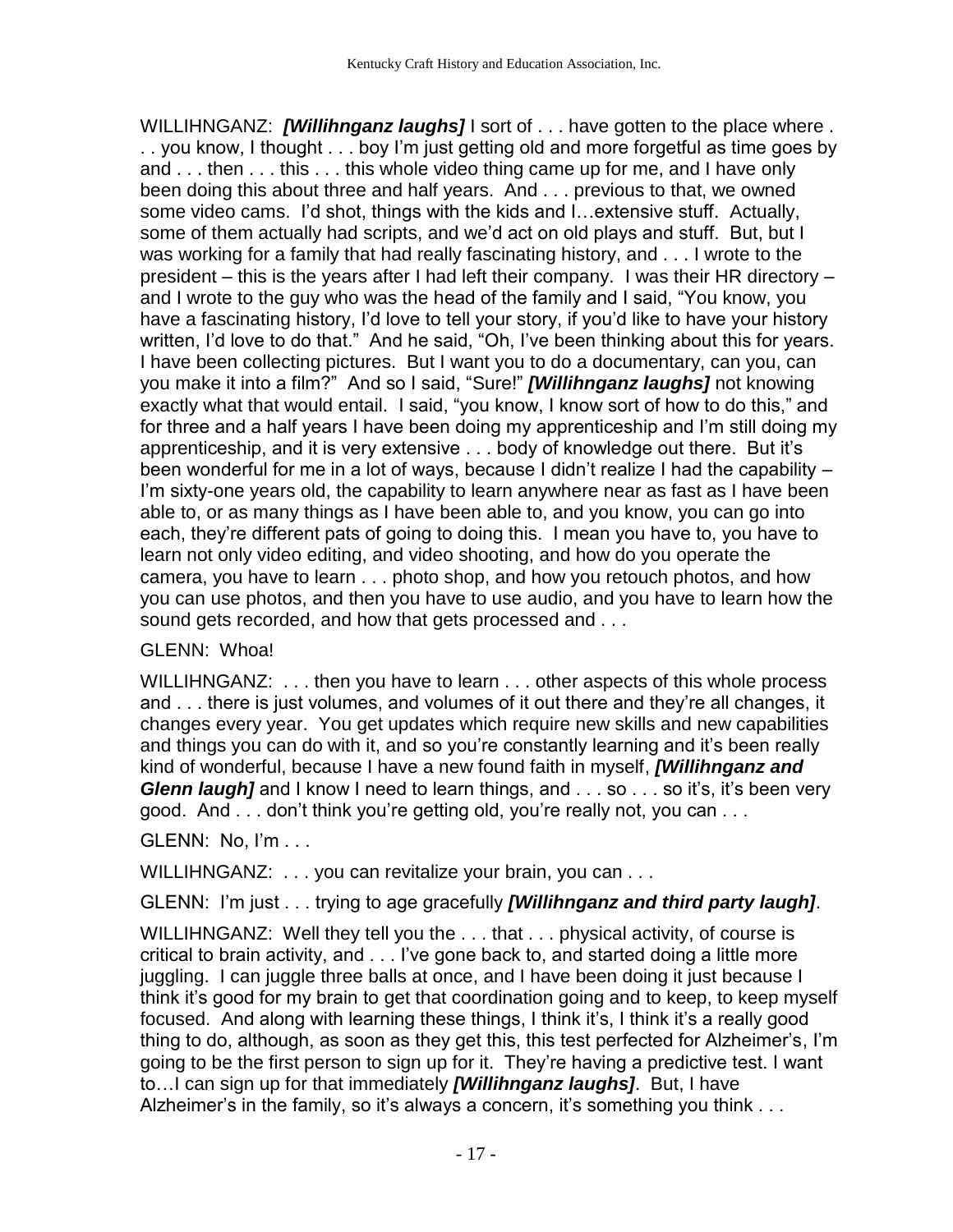GLENN: Yeah.

WILLIHNGANZ: ... about as you get on in years. There ... there have been other organizations that have arisen that support . . . support the arts and crafts work in Kentucky. What would you say are the major organizations in that area that you're aware of?

GLENN: The Kentucky Art and Craft Foundation is the name I remember. I think that's the name of it now, but I can't remember. I think they changed their name, and then they changed it back. I think it's . . .

THIRD PARTY: Kentucky Museum . . .

GLENN: Okay, Kentucky Museum of . . . whatever.

THIRD PARTY: . . . Crafts.

GLENN: Arts and Crafts. The state of Kentucky has a, a once-a-year program and it's called the Kentucky Crafted. It's a market, like the Guild show in, in Berea, in the spring and the fall. But that's high quality. It's a juried…in my opinion it's not easy to get into. But it should not be, it's, it's, it's really the best of the best, as far as I am concerned. My wife and I are in it, but we don't . . . display anymore, we just volunteer. We, we work up in the information booth, and that's just where we decided to work in the cold weather. It's just four days, but that's a lot of fun. We g. . . again we get to see the people, the people are the prime thing that we like to enjoy, because we've known a lot of them. Other than that I, I can't rem . . . just reach out and tell you that I know where a group is that's the premiere or the best, or the, the, the most well known. There are art groups all over the state, as you know, or all over the country, but . . . that's about all I can think of it right now.

WILLIHNGANZ: The impression I've gotten is that there really hasn't been much competition between groups for what resources there are to support arts and crafts work. It's been much more of a cooperative endeavor than you might think. Would you say that's true?

GLENN: I think so, I . . . the, the one thing that, when you're talking about groups . . . all of them need money, so and there is only a certain amount of money around, and you know that from the, even the national, the – in the arts endowments or the money that goes to arts out of the federal government trickles down to the state. Then the state apportions out some of it. Our Kentucky Guild gets something from the state, but not a lot of money, but there's just still . . . there is more requests or demands for the money than, than there is money available, but it, apparently it's been like that for ever, and it probably will be, like the operas struggles from time to time or Actors theater, or . . . the downtown art group here, the . . . on Market Street, our art center, or the orches  $\dots$  – not the orchestra, where the  $\dots$ 

WILLIHNGANZ: You just, you mean the Kentucky Center for the Arts?

GLENN: Yeah, the Kentucky Center, it…I think they have it, their program all worked out. But I'm not sure. But again we're, we're all trying to do our thing, and pay our bills, and have an audience, and have repeat people coming in, as the old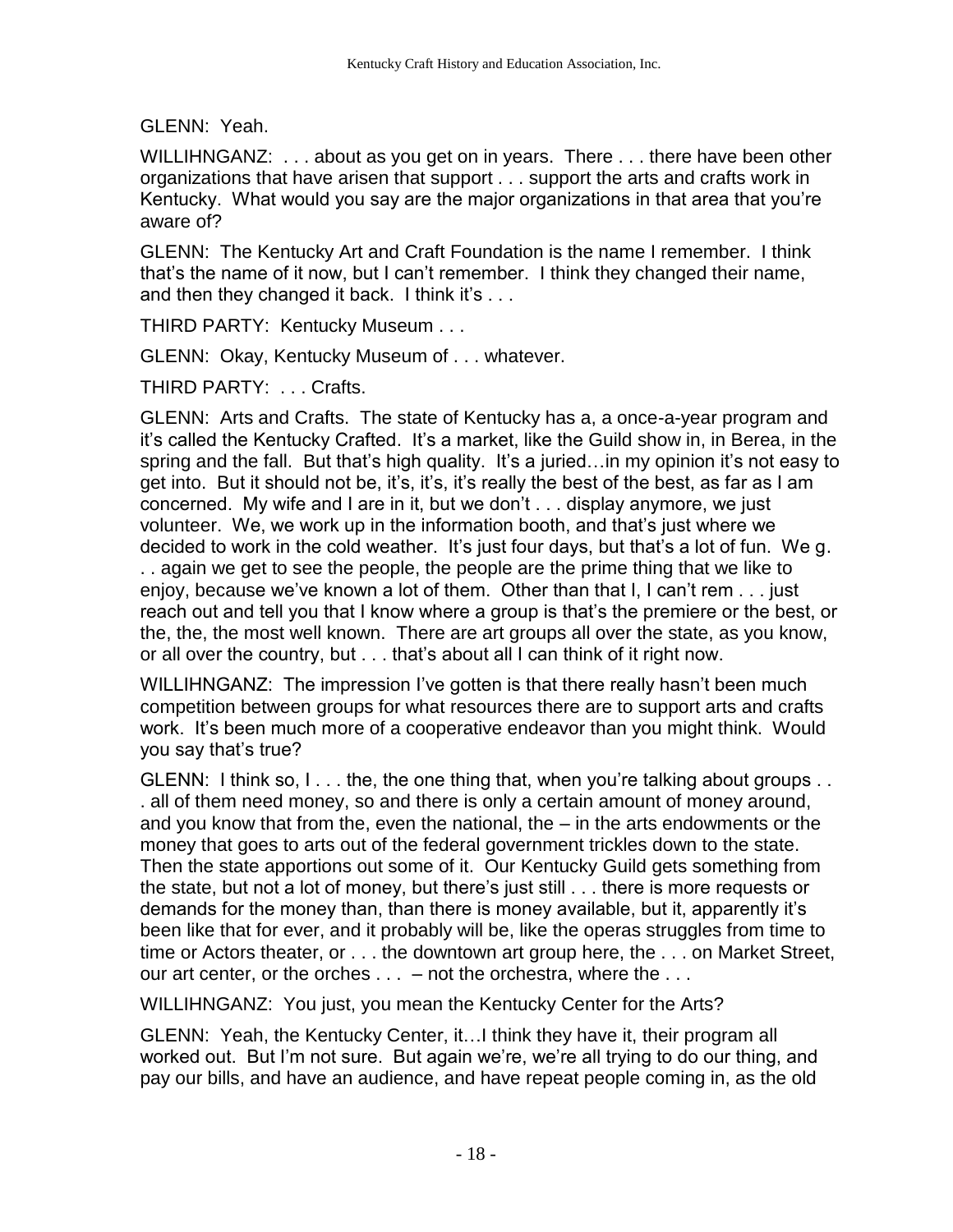ones leave, the younger ones show up and take their place, but this is probably always going to be a struggle.

WILLIHNGANZ: Looking at what's going on right now with the Guild . . . a lot of people have commented that they feel like the Guild is sort of in decline . . . that they've been losing membership, they don't have quite the energy that they had before. Would you say that's a correct assessment?

GLENN: That's one way of looking at it. And if you want to be a realistic person, we've just finished last week the fall fair, and apparently we have taken in enough money in the gate to pay for the major part of us having another show in the spring. But I'm not sure of that, that's just, I say that it's apparent, but if you ask me about the long term. I said, well we're going up, at it about half a year at a time…and one of the reasons is, that's . . . if you try to be realistic…that's based on how much money we've got and how we get our money. And it's, it's not realistic to think out three, four, five, six, seven, eight years ahead, unless you just want to plan it on paper, but there is a lot to it. We, we tried a show in the spring, and not enough people decided to do it. So we didn't have it. And that was the first time in years that we haven't had a spring show. So, the next question is, are we going to have one in the spring of '08? And there are people that say yes, and there are people that say no, and there is some in the middle. So, I'll have to talk to you in the spring of '08 to tell you whether or not we're having a spring show. But there is some decline, and again, if, if there's shows all over, and many parts, and many groups, and many items…there is just too much of it . . . if you look at it that way. So, I just chose to go to the, my Saint James Art Show and, and once a year in October. Because, until it gets to be in decline, I, and I get where I can't go there, that's where I am going to go every year, because it's big, and the other part is I enjoy it. If I didn't enjoy this, I wouldn't be able to do it. There is some fun in art, in arts and crafts, believe it or not *[Willihnganz and Glenn laugh]*.

WILLIHNGANZ: Oh I do believe . . .

GLENN: Not just the money, but I'm, I'm talking about just the idea of doing something and going to the show, and seeing the people, and seeing your competition, and appreciating anything beautiful like this, and other things. It just that's what keeps me going.

WILLIHNGANZ: Do you think . . . do you have like a, an idea of where you'd like to see the Guild go? What would you like to have happen with the Guild?

GLENN: I've asked myself that a hundred times or a thousand times, and I can't even answer it. I would just hope they can survive. I hope they keep going. I hope they carry these things on. But I, I see things like the white oak baskets, they are not gone forever. But the people that made them are no, no longer with us, they d . . . it's hard work! I went to one of those . . . seminars one weekend, and made my own white oak basket. I made one, but again it goes back to some of my other ideas about the marquetry or anything else. Since I made one, that completely satisfied me, I have not desire to make another, split white oak basket. We cut the tree down, we split it, we made our parts and pieces, your hands and muscles give out. But again I, I know how to do it one time, and it's not perfect but I just wanted to see how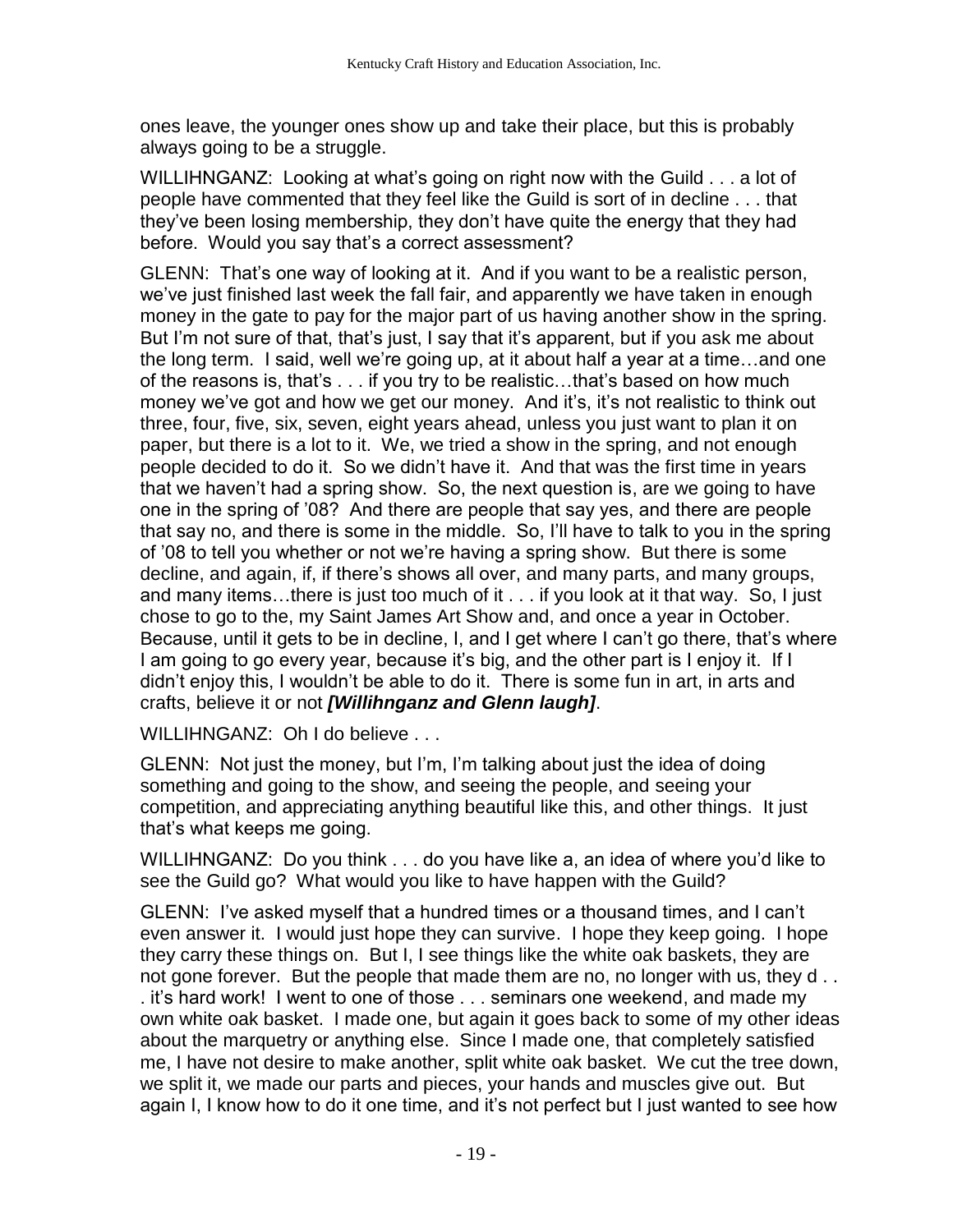hard that was, and it's hard! But that bothers me that that's disappearing from the face of the earth.

WILLIHNGANZ: Yeah, yeah it seems like pottery is very big right now, glass is very big.

GLENN: Pottery and glass are big. Jewelry has gone out of sight. There is too much jewelry.

WILLIHNGANZ: Yeah, I think it's ...

GLENN: That's my opinion, but . . .

WILLIHNGANZ: That's my opinion . . .

GLENN: I mean . . .

WILLIHNGANZ: . . . every time I go through an . . .

GLENN: . . . how many . . .

WILLIHNGANZ: . . . art fair.

GLENN: . . . how many rings and earrings and bracelets and necklaces, and, so but that's the way it works . . .

WILLIHNGANZ: Yeah.

GLENN: . . . and people buy them.

WILLIHNGANZ: Yeah, that's the question of . . .

GLENN: So . . .

WILLIHNGANZ: . . . whether there is a market for it.

GLENN: . . . there is a market.

WILLIHNGANZ: Yeah, there is a market and they sell it. But I look at some of the other more traditional things and I, I am sorry to see them in decline. Is the leather work, would you say, going out?

GLENN: I say it was going out. And that would be one of my observations. At the Kentucky Guild Fair that I went to in . . . the spring of seventy, a third of it, I say with pottery, the o . . . another third was leather, because the people that got into the arts and crafts…leather was easy, because you didn't need much equipment. And pottery was available because a lot of people had a p . . . a pottery wheel, and clay was affordable at the time. And then, they . . . have since upgraded and, and I'm not bad mouthing the potters, but there were a lot of potters. Again, they made coffee mugs and plates and platters and, now that's all changed. They make all kind of exotic things now, porcelain, beautiful items, no, no question about that. But . . . again, how, how many leather bracelets and bill folds, belts do you need? And how many can you, can you have? So, I see that as a decline. But again, a good leather worker...he's work hard! It's not easy ...

WILLIHNGANZ: Oh yeah.